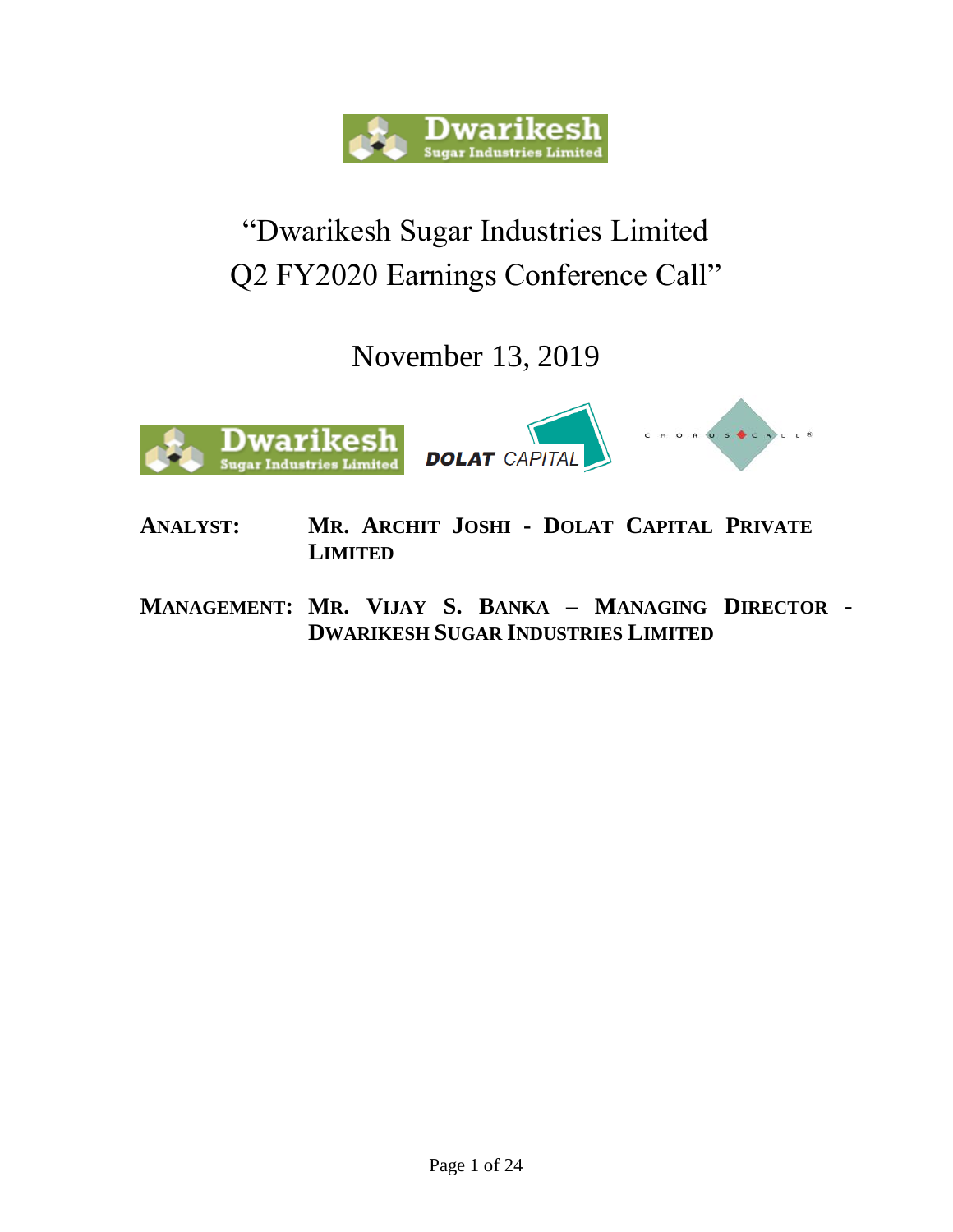

- **Moderator**: Ladies and gentlemen, good day and welcome to the Dwarikesh Sugar Industries Limited Q2 FY2020 Earnings Conference Call hosted by Dolat Capital. As a reminder, all participant lines will be in the listen-only mode and there will be an opportunity for you to ask questions after the presentation concludes. Should you need assistance during the conference call, please signal an operator by pressing "\*"then "0" on your touchtone phone. Please note that this conference is being recorded. I now hand the conference over to Mr. Archit Joshi from Dolat Capital Limited. Thank you and over to you Mr. Archit Joshi!
- **Archit Joshi**: Thank you Steven. On behalf of Dolat Capital, I welcome all participants on the 2Q FY2020 conference call of Dwarikesh Sugar Industries, and I would like to thank the management for giving us the opportunity to host the call. We have with us today Mr. Vijay S. Banka, Managing Director of Dwarikesh Sugar Industries. Without further ado, I would like to hand over the floor to Mr. Banka for his opening remarks post which we will have a Q&A round. Over to you Sir!
- **Vijay S. Banka**: Thank you very much. Good afternoon to you all. I welcome you to the Q2 FY2020 earnings call conference. For Q2, our results have been published. We have posted total income of Rs. 177.12 Crore and we have clocked a PAT of 4.73 Crore. This is as compared to turnover of Rs. 265.59 Crore and PAT of 8.09 Crore in the corresponding quarter last year.

Second quarter typically is a challenging quarter for the sugar companies because there is no production, neither sugar is produced nor power is generated  $\&$  evacuated. So in a sense, this is a challenging quarter. I must explain the reasons why there has been drop in the total income. It is mainly on account of our industry being regulated by monthly release mechanism and we are directed by the government how much we should be selling in a given month. However sugar prices look good and they are range bound between Rs. 3300 to Rs. 3350 per quintal and we expect this trend to continue. Yes, government intervention has been there and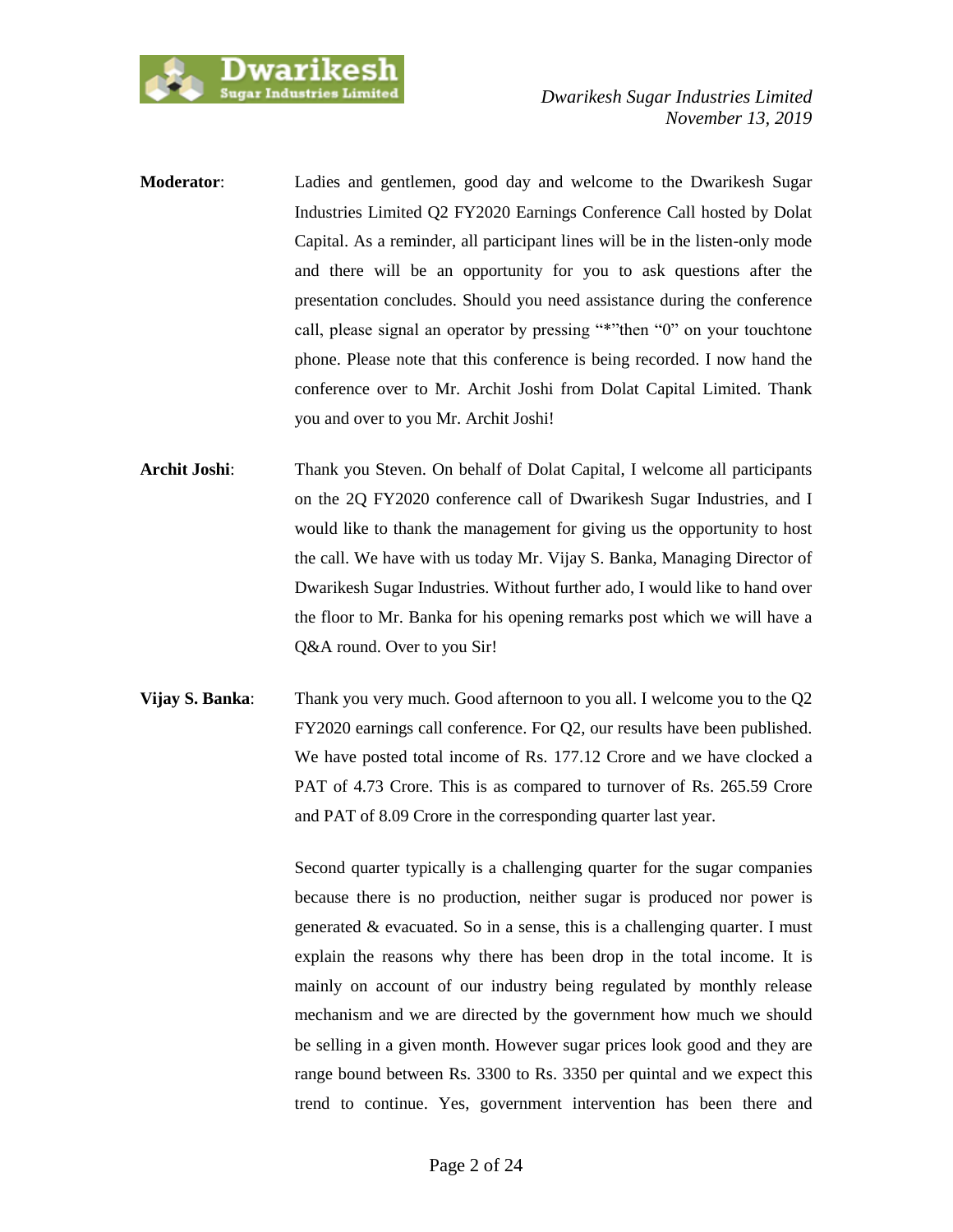

Government has taken several policy initiatives all of which have had positive impact on the working of the sugar companies.

I now request you to ask me questions. Thank you.

**Moderator:** Thank you very much. We will now begin the question and answer session. The first question is from the line of Chaitanya Shah from Aditya Corporation. Please go ahead.

- **Chaitanya Shah**: Sir I have two questions, first I wanted to understand the status of our distillery and second is with the current a lot of distillery capacities coming up, what is the situation around molasses because I understand the prices of molasses have shot up, so are we facing any problems in procuring molasses for the distillery operations?
- **Vijay S. Banka**: Thank you very much. Well the first question is regarding our distillery project. Execution of the distillery project is on schedule. We expect to produce ethanol during this month itself, before the end of this month. Thereafter we will need a fortnight or so for stabilizing operations and we will then go full stream in producing ethanol.

Secondly regarding molasses prices, since many distilleries have come up, molasses prices are on the rise. Having said that, I must also add that we will not be depending on molasses to be sourced from outside. Whatever is the requirement for our captive consumption, we will use C heavy molasses as well as B heavy molasses produced in our sugar mills. So we should not face any problem on this score.

- **Chaitanya Shah**: And sir could you also tell me the ratio of B heavy and C heavy that you would be producing this season?
- **Vijay S. Banka**: Well that call will be taken as we go ahead. In the first stage of bidding we have bid for about 3.25 Crore liters out of which roughly 1 Crore liter is to be made from B heavy molasses but these ratios can always be different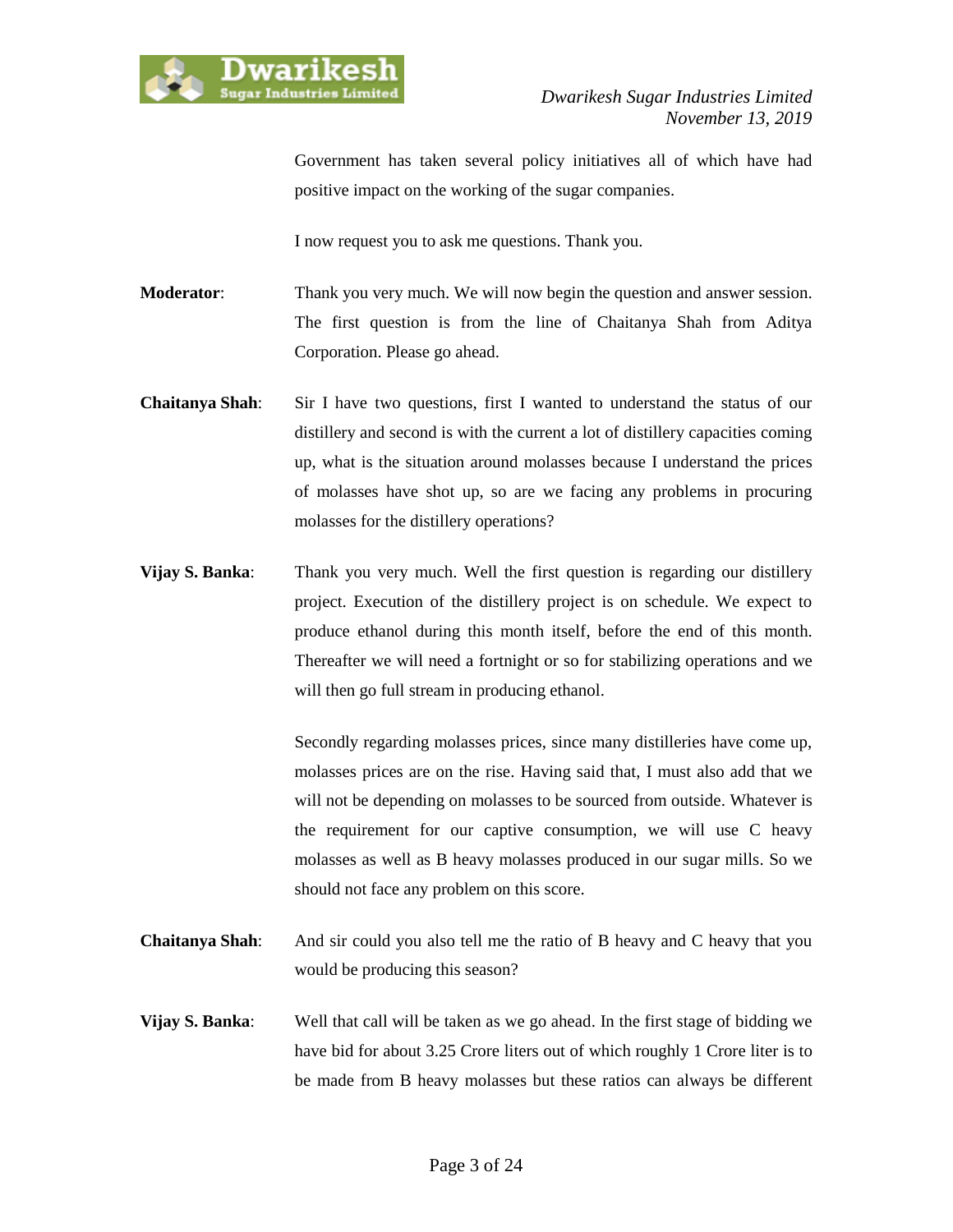

and as we go forward. There are more tenders coming up. Depending on our experience we will maximize our production from B heavy molasses.

**Chaitanya Shah**: So sir can I assume a ballpark range of around 33% to 40% or something for B heavy?

**Vijay S. Banka**: Yes absolutely.

**Chaitanya Shah**: Okay, thank you so much.

**Moderator**: Thank you. The next question is from the line of SN Rajan, an individual investor. Please go ahead.

- **SN Rajan:** I know it is a difficult question, if you can throw some light on whether you can share what are your interest costs for your short-term and your long-term borrowing, net of government subventions and some idea on your stocking inventory I am sure your working capital requirement is high, how do you see it going in the next six months, or nine months in terms of your working capital requirements?
- **Vijay S. Banka:** The interest cost that we have incurred is mainly on account of the working capital interest. Our term loan borrowing - We have two term loans outstanding as on date. The first one is the soft loan, which the government of Uttar Pradesh gave to us which is at an ROI of 5%. The total soft loan amount that the government gave to us was Rs. 134 Crore and already we have commenced monthly installment repayment, which commenced in the month of July, 2019. So July, August, September, October & November installments (totaling 5) have already been paid already. The term loan interest would not be very substantial. Most of the interest cost that is incurred is on account of working capital interest. We have taken Distillery loan but whatever is the interest cost on the distillery loan is presently being capitalized. Once the distillery commences operations it will obviously be treated as a revenue cost. Our stock holding is higher so hence there is pressure on the working capital borrowing. Our interest cost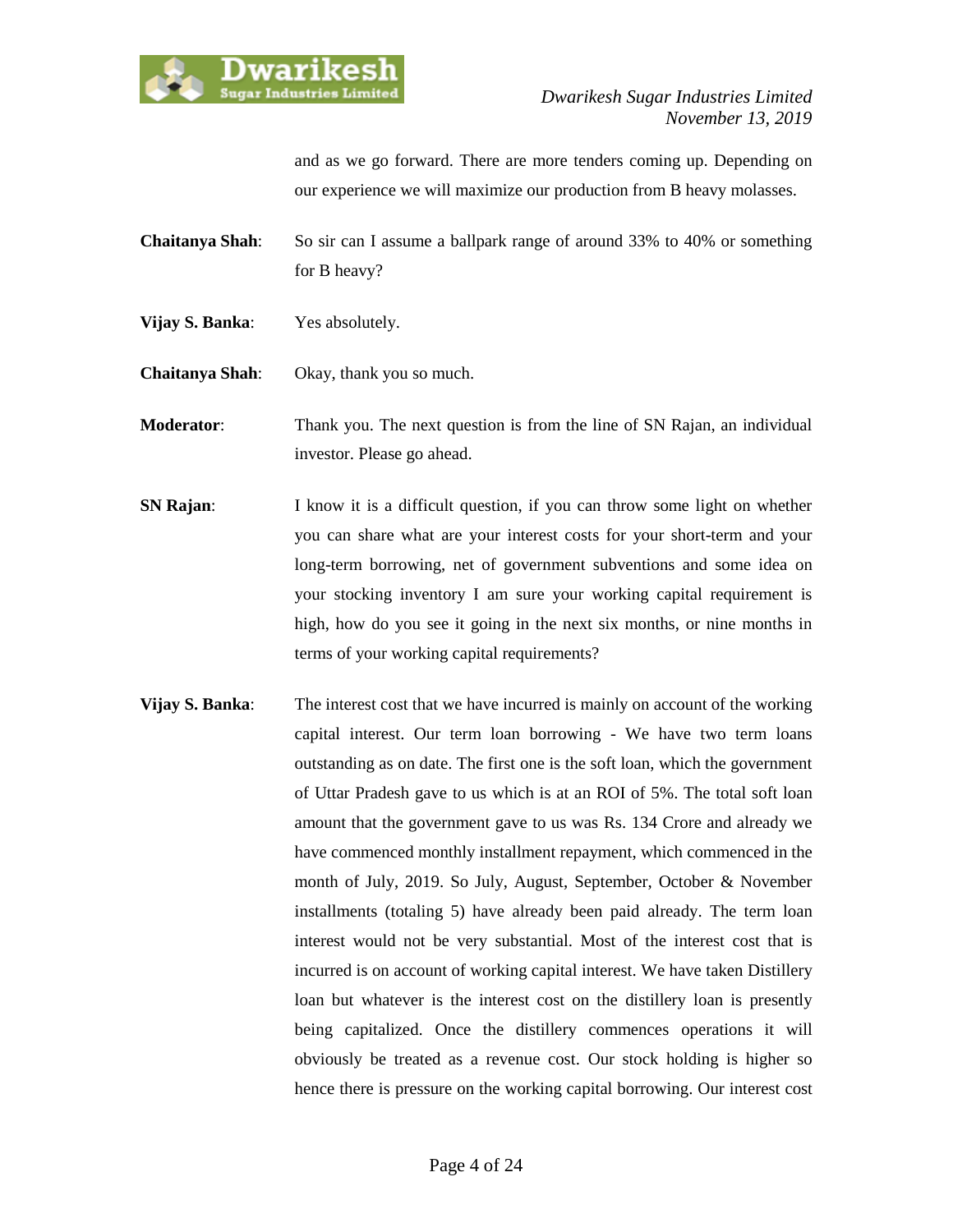

maybe higher but then we will fast track our exports and we will try and improve our cash flows to minimize our interest cost, going forward.

**SN Rajan:** Are you facing any difficulties in the CP borrowings?

**Vijay S. Banka:** We have not been able to do CP borrowings because there is hardly any interest arbitrage available. Our working capital borrowings cost is 8.75% per annum, which I suppose is a reasonable cost.

**SN Rajan:** Thank you.

**Moderator**: Thank you. The next question is from the line of Mitul Das, an individual investor. Please go ahead.

- **Mitul Das**: Sir just I had a couple of questions from the investor presentation. Sir I see that the distillery quarterly amount of ethanol sold is quite less compared to what was in the same period last year, so can you just explain why it was flattish?
- **Vijay S. Banka**: We had actually bid for a slightly lesser quantity because we had commenced the execution of expansion project. We were therefore apprehensive of some disruption in the production schedule, as it involved the synchronization of existing and new plant which is why we had to bid for lesser quantity. Going forward this anomaly will get addressed.

**Mitul Das:** Okay this was that more of a one-off thing for the year.

- **Vijay S. Banka**: This is a one-off thing, yes.
- **Mitul Das:** So my second question is on the update on the Bagasse based power tariff of Rs.3 can you give me some update on what is the situation on that, will it be sorted with Uttar Pradesh government?
- **Vijay S. Banka**: Well we have moved to the court against reduction in the tariff. Court has served notice on the other party. We expect that on an optimistic side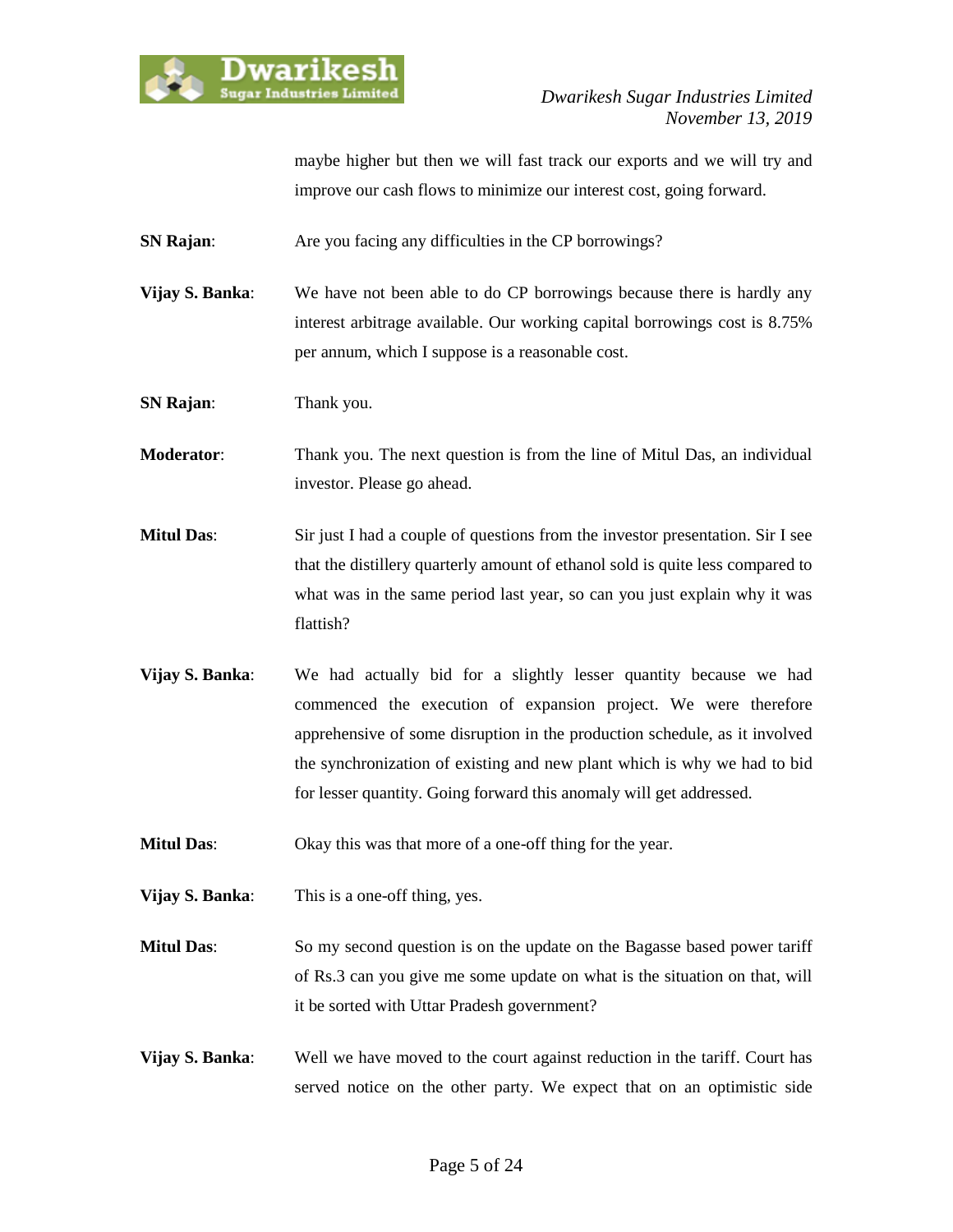

matter getting remanded back to the UPERC for relook & reassessment. As of now there is no interim relief that has been awarded to the industry. So we continue with the practice of considering our sales at the reduced tariff.

- **Mitul Das**: My third question is on the recent announcement by the Uttar Pradesh government to increase the reserve molasses quota from 12% to 18%; will there be an impact on Dwarikesh?
- **Vijay S. Banka**: Yes it will impact but like I said we will have no requirement of outsourcing molasses. Yes, the quantity of molasses that we will have to offer for the country liquor manufacturer will go up. Having said that, we expect some improvement in the price of the molasses that we sell for country liquor purposes.
- **Mitul Das:** So currently I think it is Rs.100 per quintal right.
- **Vijay S. Banka:** Yes, so we expect at least about 50% increase in the price.
- **Mitul Das:** But still this is very less compared to our market price?
- **Vijay S. Banka:** Yes, if we see it in comparison with the market price of the regular molasses that we sell
- **Mitul Das:** I mean regarding the same question, just a follow up on that. Is there any plan for establishing and going the country liquor route as a business under your Dwarikesh umbrella?
- **Vijay S. Banka:** No sir, as of now we have not thought of. However if this kind of trend continues maybe it will definitely be a worthwhile option to explore.
- **Mitul Das:** Because I think some of the other companies in the same industry are doing it.
- **Vijay S. Banka**: Yes, some companies are doing it and a couple of others are also foraying in this. It will be a worthwhile option to explore.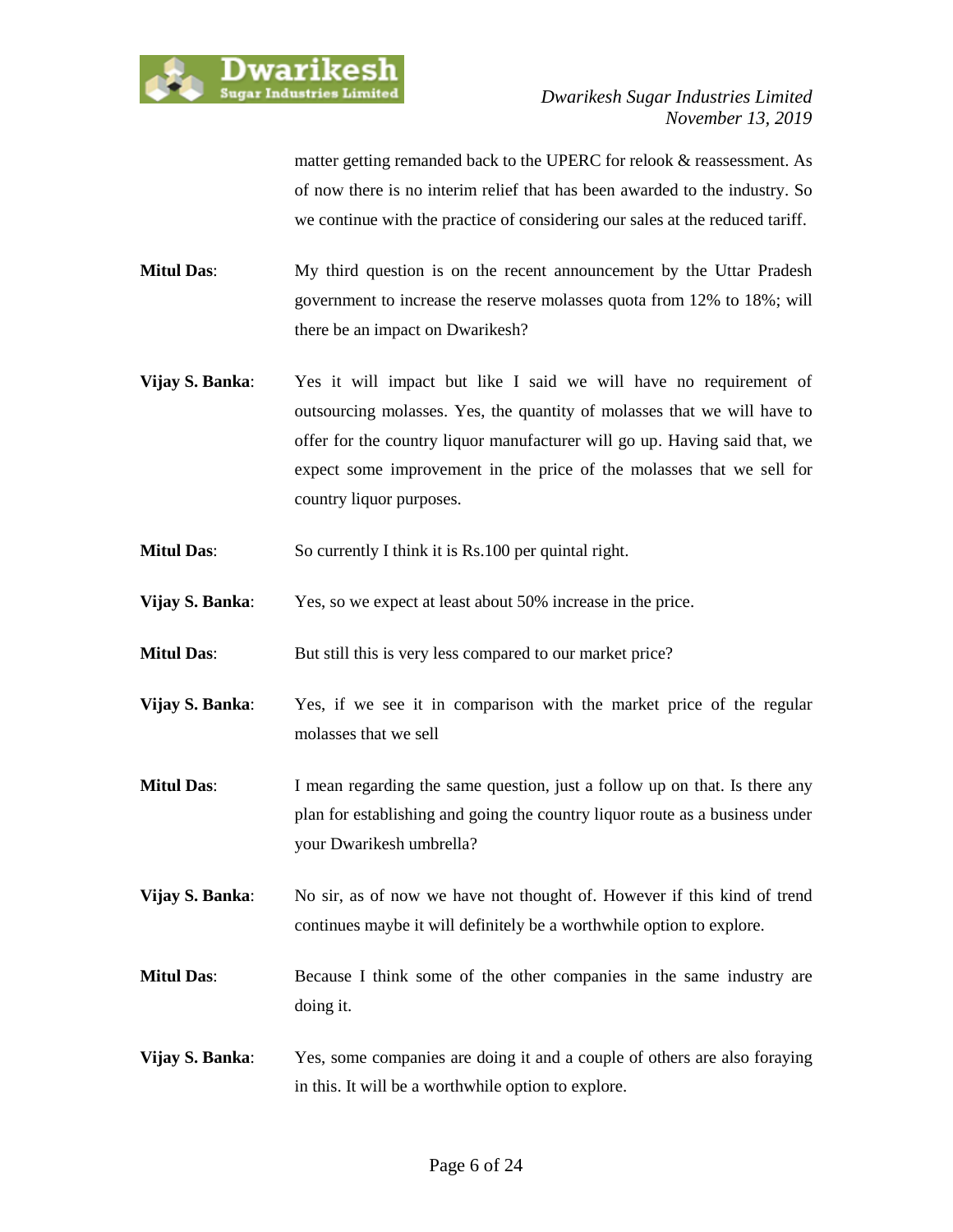

- **Mitul Das**: Balrampur yes, sir the capacity again I think in continuation of the molasses question is that if you are saying that you have a bid for 3.25 Crore for ethanol production in this year, is this the capacity or the capacity is much higher?
- **Vijay S. Banka**: The capacity is about 4 Crore liters. Going forward we will have multiple opportunities to bid for more quantity. In the first phase we have bid for about 3.25 Crore liters. One more tender is likely to come in January 2020 by which time we would have completely stabilized our distillery operations. We will accordingly take a call and bid for additional quantity
- **Mitul Das**: But sir in the molasses part it will be good enough because as you said that you do not plan to buy outside?
- **Vijay S. Banka:** No we do not plan to; we can always tweak our sugar production such that we divert more of B heavy molasses.
- **Mitul Das:** So you take a hit on the sugar?
- **Vijay S. Banka**: Yes, but the present price of B heavy made ethanol is a reasonable price and it equates to more than Rs.3100 per quintal of sugar.
- **Mitul Das:** Is there are any update sir, because this morning I was in the Balrampur Chini call and Mr. Vikram was saying that the government is again in a discussion phase to increase the ethanol sub lending target, are there any deals, have you heard anything on that?
- **Vijay S. Banka:** Yes, yes the government is considering. The Government's target is to go beyond. Presently what is achieved is about 5.4%. So Government would want to achieve 10% blending target in the quickest possible time.
- **Mitul Das:** Okay thanks if I have any questions I will get back on the queue thank you very much.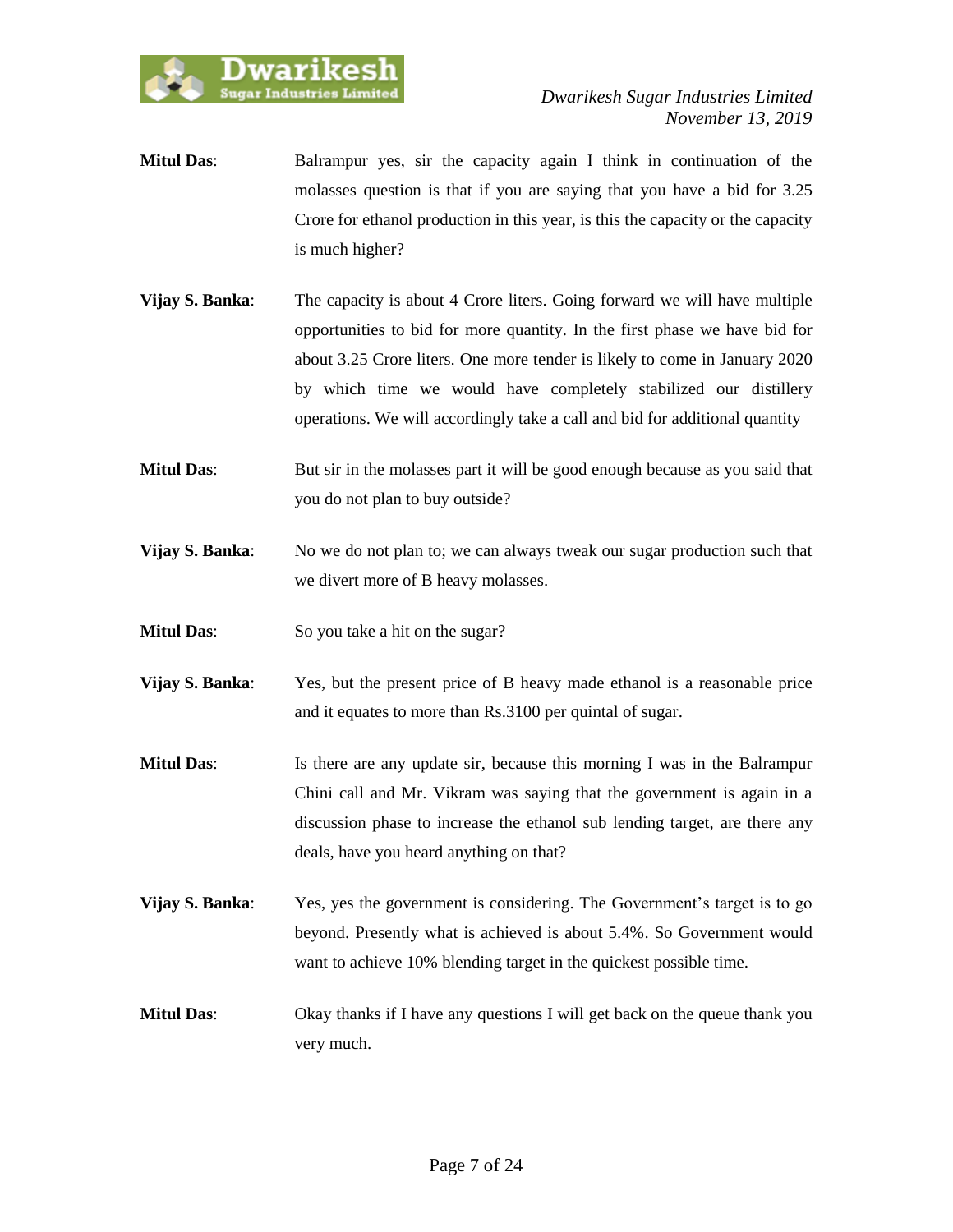

- **Moderator:** Thank you. The next question is from the line of Kapil Jagasia from ICICI Securities. Please go ahead.
- **Kapil Jagasia:** I have few questions, last year you sold 3.1 lakh tonnes sugar and this first half you have done somewhere around 1.7 lakh tons. What would be the quantities in the second half including the exports?
- **Vijay S. Banka**: It is difficult to guess on how much releases we will be awarded by the government. But, having said that, I would like to point out a couple of things. Number one, the production of sugar in Maharashtra is going to be lesser. Monthly releases typically the releases are decided based on the stock level that is being carried by all sugar mills. When there will be lesser production of sugar in Maharashtra, the weightage of stock that is carried by UP sugar mills will be commensurately higher. So in such a scenario we expect larger releases than what we are presently getting. Number two, whatever quantity of MAEQ that has been awarded to us which is about 78700 we will target the entire export quantity before the financial year end is shipped out.
- **Kapil Jagasia**: So assuming that the similar 1.7 lakh tons then you should do somewhere around 2.5 lakh tonnes in the second half?
- **Vijay S. Banka:** Let us wait and see it is difficult at this point in time to guess.
- **Kapil Jagasia**: And sir you have some estimate of the production numbers because considering the similar recovery rates of last year or maybe a tad bit lower you must be having the idea of what kind of production you will have
- **Vijay S. Banka:** Sure. Are you asking about our country or about our company?
- **Kapil Jagasia**: No, Dwarikesh.
- **Vijay S. Banka**: Dwarikesh, last year we crushed about 306 lakh quintals of sugarcane and we produced about 37.77 lakh quintals of sugar and this year we expect our crushing to be marginally higher, may be about 315 lakh quintals and at a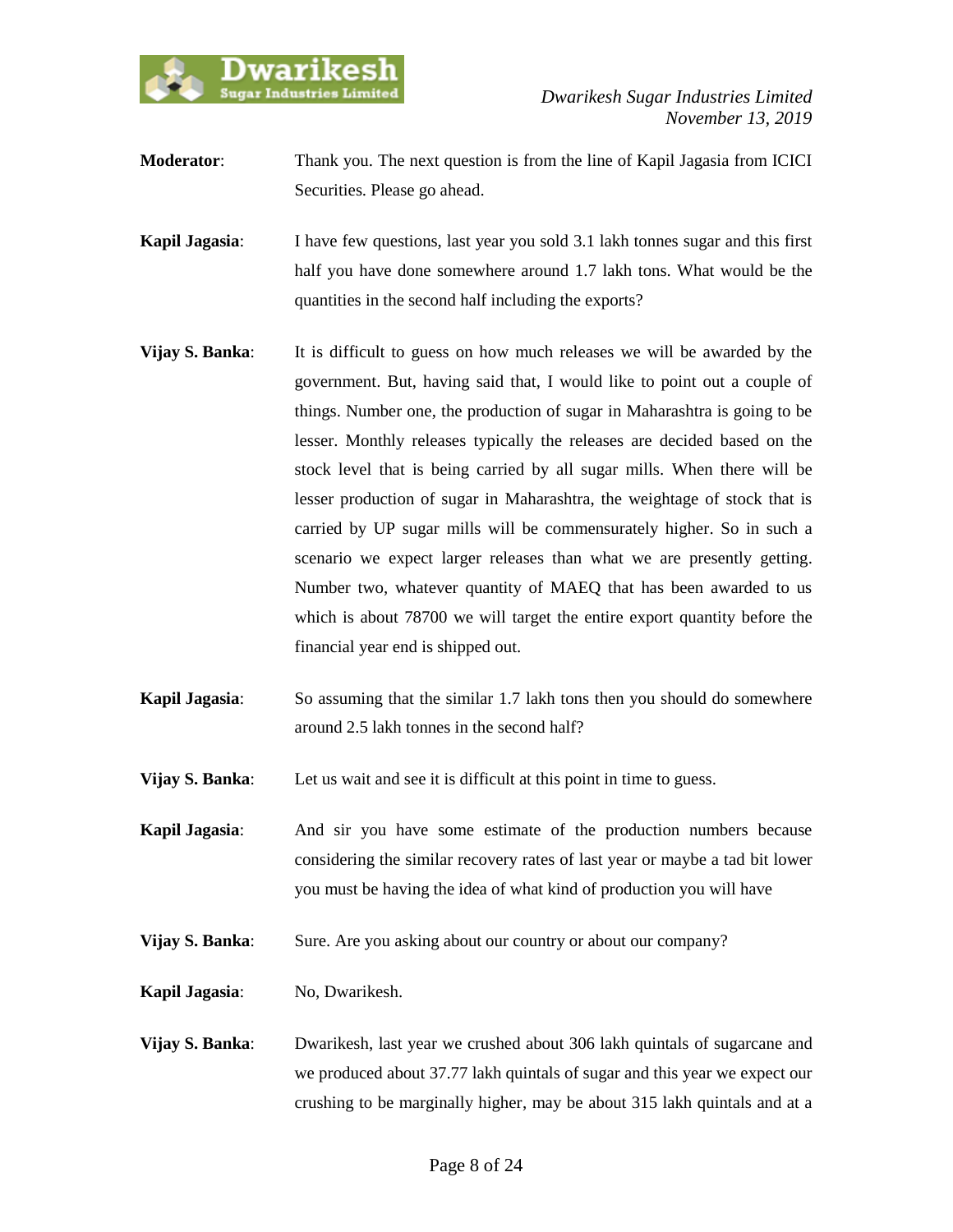

similar recovery we will obviously produce more sugar than what we produced last year.

**Kapil Jagasia**: Then Sir just that the impact of B heavy will not be there in the sense because we still will be carrying a very high inventory?

- **Vijay S. Banka:** Yes, you see B heavy will definitely have an impact. Let us assume that in one unit the entire sugarcane that is crushed and we do not take out any C heavy molasses and we divert the entire B heavy molasses for ethanol production. So the maximum sacrifice of sugar that can happen is about 1.5% to 1.7% of recovery. Let us say for example if our recovery is 12.25% and if we assume sacrifice of sugar is 1.75% then we will still end up with a recovery of 10.50%.
- **Kapil Jagasia**: And Sir one thing on the distillery side you have mentioned 3.25 Crore or 3.5 Crore?
- **Vijay S. Banka**: Yes, 3.25 Crore is what we have bid for and like I said there are always options as there will be more opportunities coming our way and we can bid in the next tenders
- **Kapil Jagasia**: So this does not include any molasses to the country liquor or the ENA to the country liquor?
- **Vijay S. Banka:** No.

**Kapil Jagasia:** And you can do 4 Crore liters of capacity?

- **Vijay S. Banka:** Yes our plant capacity is to produce about 4 Crore liters of ethanol every year. Maybe in this ethanol season of November 2019 to October 2020 we will not be able to do 4 Crore liters but thereafter we will regularly touch 4 Crore liters mark.
- **Kapil Jagasia**: Thank you very much.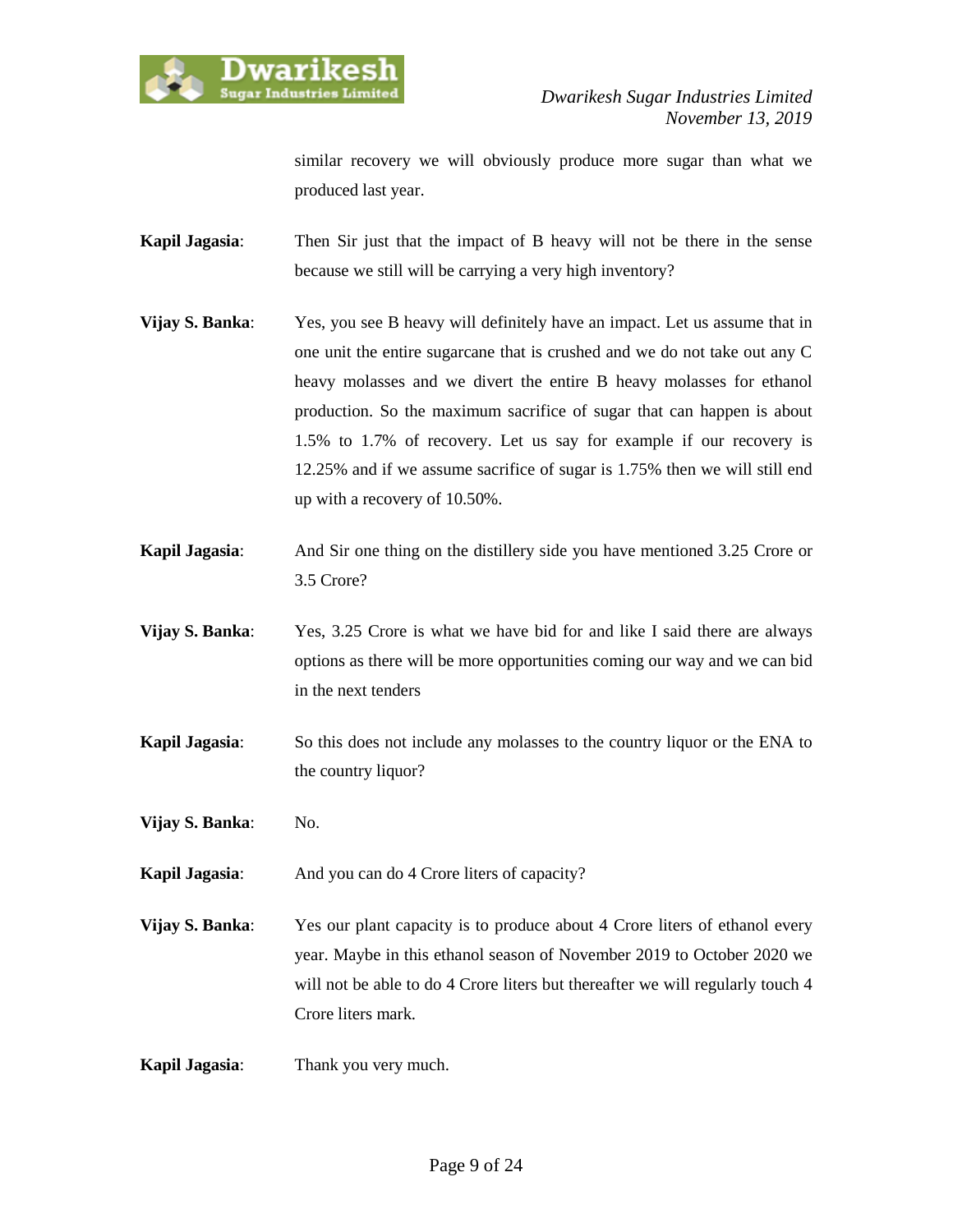

**Moderator**: Thank you. The next question is from the line of Pritesh Chheda from Lucky Investment. Please go ahead.

**Pritesh Chheda:** Yes Sir. What is the update on this power realizations, which is now at about Rs. 2.90 per unit or is this now the set realization for us?

- **Vijay S. Banka:** Sir the matter of fact is that the power tariff stands reduced. We have litigated this reduction in the power tariff, which is obviously based on some flawed hypothesis. We think we have a good chance. However even if the matter is remanded back to the UPERC then we will have to wait and see how it pans out. As of now there is no interim relief and as of now the order of the reduced power tariff order is valid.
- **Pritesh Chheda:** And the reduced power tariff is Rs. 2.90 per unit, right?
- **Vijay S. Banka**: Yes.
- **Pritesh Chheda:** My second question is with the molasses quota rising from 12% to 18% the molasses, which is sold to the liquor companies or let us say outside, even there you expect the prices to go up as you mentioned?
- **Vijay S. Banka:** Yes, we expect the prices to get better.
- **Pritesh Chheda:** So, it is to do with lower sugar production?
- **Vijay S. Banka**: 18% reservation is has been worked out based on what is the total requirement of molasses for making the total country liquor requirement in the state. Government does backward working and has thus arrived at this 18%. We have been representing to the government that these country liquor manufacturers take undue advantage of their monopoly position and they try to squeeze us on the prices, which presently prevailing is around Rs.100 a quintal. We do expect some relief on this score from the State Government.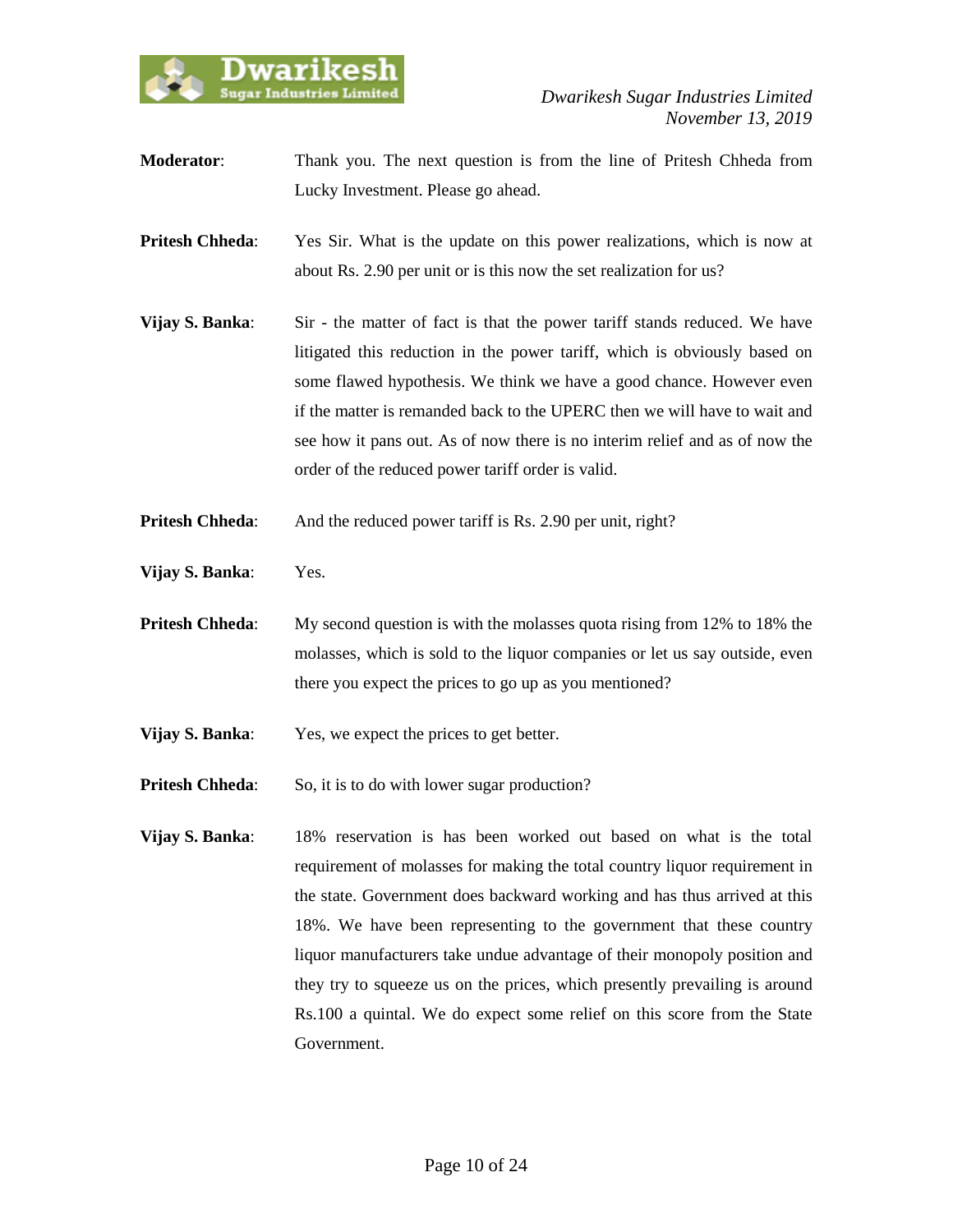

**Pritesh Chheda:** And you are saying this Rs.100 a quintal since last about 6, 8 months now right?

**Vijay S. Banka**: Yes, for the last 6 to 8 months. Last year it was throwaway price and molasses had to be given virtually free

**Pritesh Chheda:** Yes, I know lastly, Sir on the sugar season 2019-2020 if you could give your industry expectations?

- **Vijay S. Banka**: We expect about 26 million tonnes of production in the country. We expect about 12 million tonnes to be produced in UP, about 6.2 million tonnes from Maharashtra and nearly 3 million tons in Karnataka. These are the major sugar producing States. Overall the industry association ISMA estimates and has already published a sugar production estimate of 26 Million tons for season 2019-20.
- **Pritesh Chheda:** And this stands versus 29 million tons for sugar season 2018-2019 right?
- **Vijay S. Banka:** No, 2018-2019 was 33 million tonnes.
- **Pritesh Chheda:** And what is the opening inventory, opening inventory was 14 million tonne?
- **Vijay S. Banka**: Yes, the opening inventory is 14.6 million tons, Broad mathematics is as follows: Production of 26 million tons will be more or less equal to estimated consumption which means we have to deal with 14.6 million tons of stock. Out of 14.6 million tons we expect at least 5 million tons will go out of country by way of exports under the 6million tons of MAEQ scheme announced by the Government. So we will be left with 9.6 million tonnes. Here again 4 million tonnes is being carried on behalf of the central government as buffer stock which is not available for sale in the market. We will thus have marketable closing stock of 5.6 million tons assuming buffer stock scheme is expended. .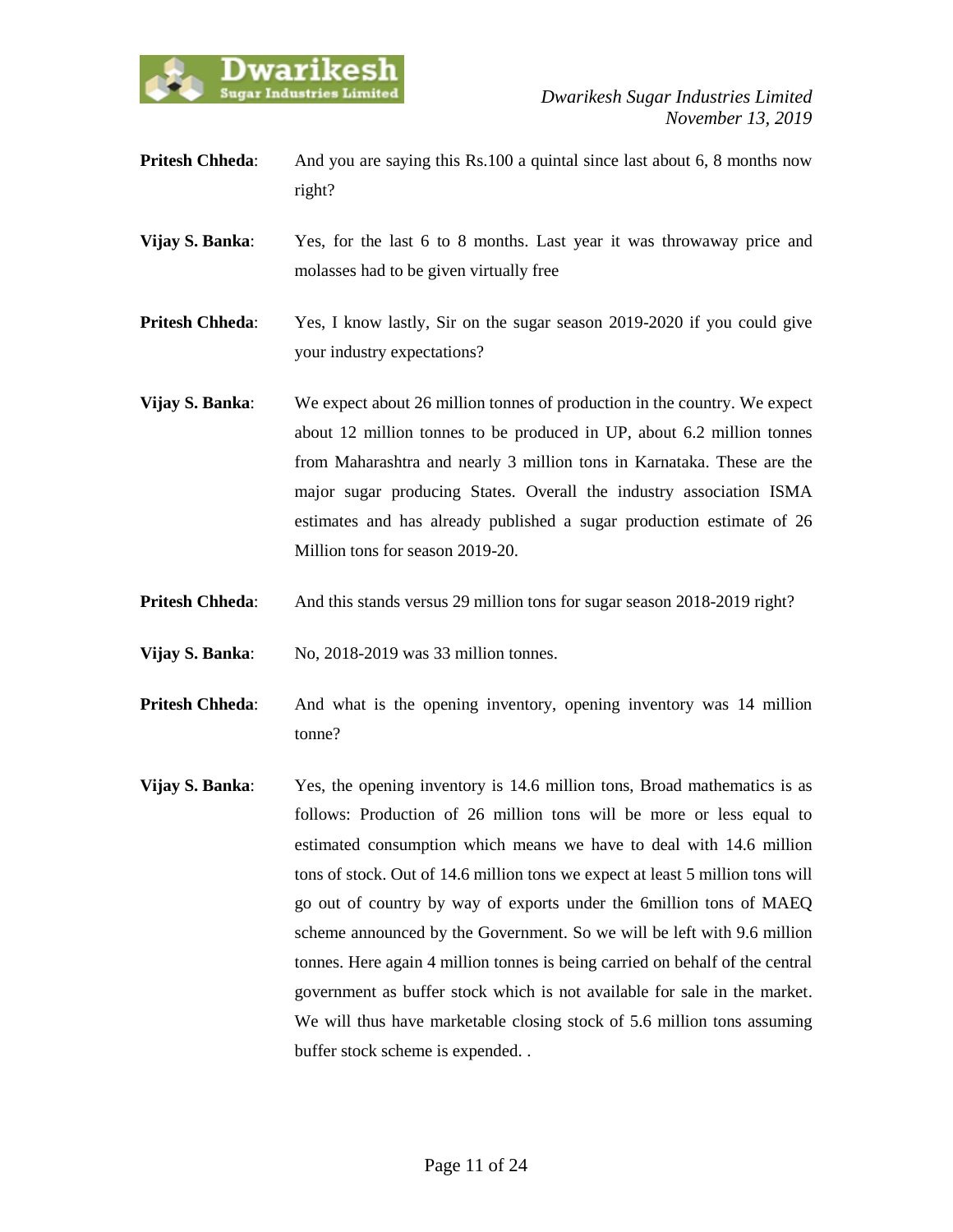

- **Pritesh Chheda:** So ideally in such a scenario you should expect sugar prices to go up, but what is the role of that buffer stock now?
- **Vijay S. Banka:** No buffer stock is there to stabilize the sugar prices. If the Government finds that the sugar prices go beyond Rs. 36 a kg, they can always unwind the buffer stock.
- **Pritesh Chheda:** It stands in our book, right?
- **Vijay S. Banka**: Yes, it is carried by us. It is in our books. The interest cost of the buffer stock valued at Rs.3100 a quintal is received by way of subsidy from the government. In other words we are carrying buffer stock not at our cost but at the cost of the central government. The insurance cost is also being reimbursed by the central government.
- **Pritesh Chheda:** Full interest cost is received as subsidy?
- **Vijay S. Banka:** Yes absolutely up to 12% if I am paying higher then subsidy is reckoned at 12% ROI.
- **Pritesh Chheda:** And for UP you do not expect any production cut right?
- **Vijay S. Banka:** No, UP was 11.8 million tons last season and this year we expect 12 million tons, just about marginal improvement.
- **Pritesh Chheda:** From where does the shrink factor from 33 to 26 which is a 7 million?

**Vijay S. Banka**: Comes from Maharashtra and Karnataka. I will give you Maharashtra numbers last year it was 10.7 million tonnes and this season estimate is 6.2 million tons which means 4.5 million tonnes reduction.

- **Pritesh Chheda:** Bulk of it is in Maharashtra.
- **Vijay S. Banka**: Yes Karnataka was 4.4 MT and the reduced number is 3 MT, nearly 1.4 million tonnes reduction in Karnataka.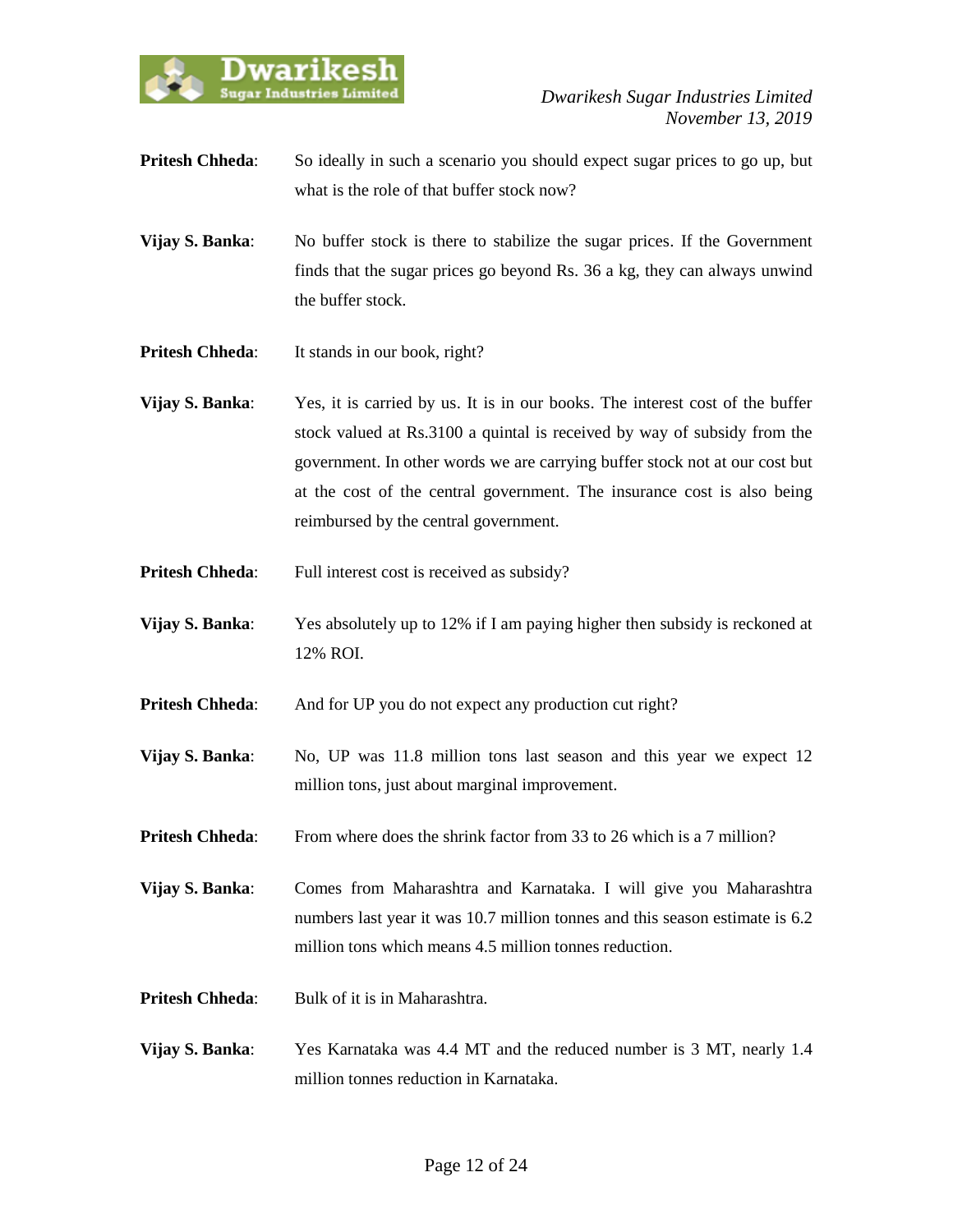

**Pritesh Chheda**: Okay. Thank you very much, Sir.

- **Moderator**: Thank you. The next question is from the line of Chaitanya Shah from Aditya Corporation. Please go ahead.
- **Chaitanya Shah**: Sir last year, if I am not wrong, we have got around Rs. 36 Crore of subsidy from the government in form of assistance from the central and state government right?
- **Vijay S. Banka**: Yes.
- **Chaitanya Shah**: What is the quantum we expect this year and when will you be receiving this amount?
- **Vijay S. Banka**: Our maximum admissible export quota is 78700 MTs; let us say 80000 metric tons and Rs.10448 per ton is the subsidy. The subsidy will thus be approximately Rs.80 Crore. This time around the government has made the scheme a little flexible in the sense that if we complete 50% of our quota we can go ahead to claim the subsidy for the quantity exported. The conditions earlier were very stringent as submission of BRC was mandatory. Now they have relaxed condition of submission of BRC. BRC submission is now not a precondition for release of subsidy.
- **Chaitanya Shah**: So the amount should be around Rs. 80 Crore right?
- **Vijay S. Banka**: Yes.
- **Chaitanya Shah**: Okay, thank you.
- **Moderator**: Thank you. The next question is from the line of Rajan P, an individual investor. Please go ahead.
- **Rajan P:** I just wanted to ask because I was going through the export quota, which is 1.68% of the total quota export obligation, which has been put by government right?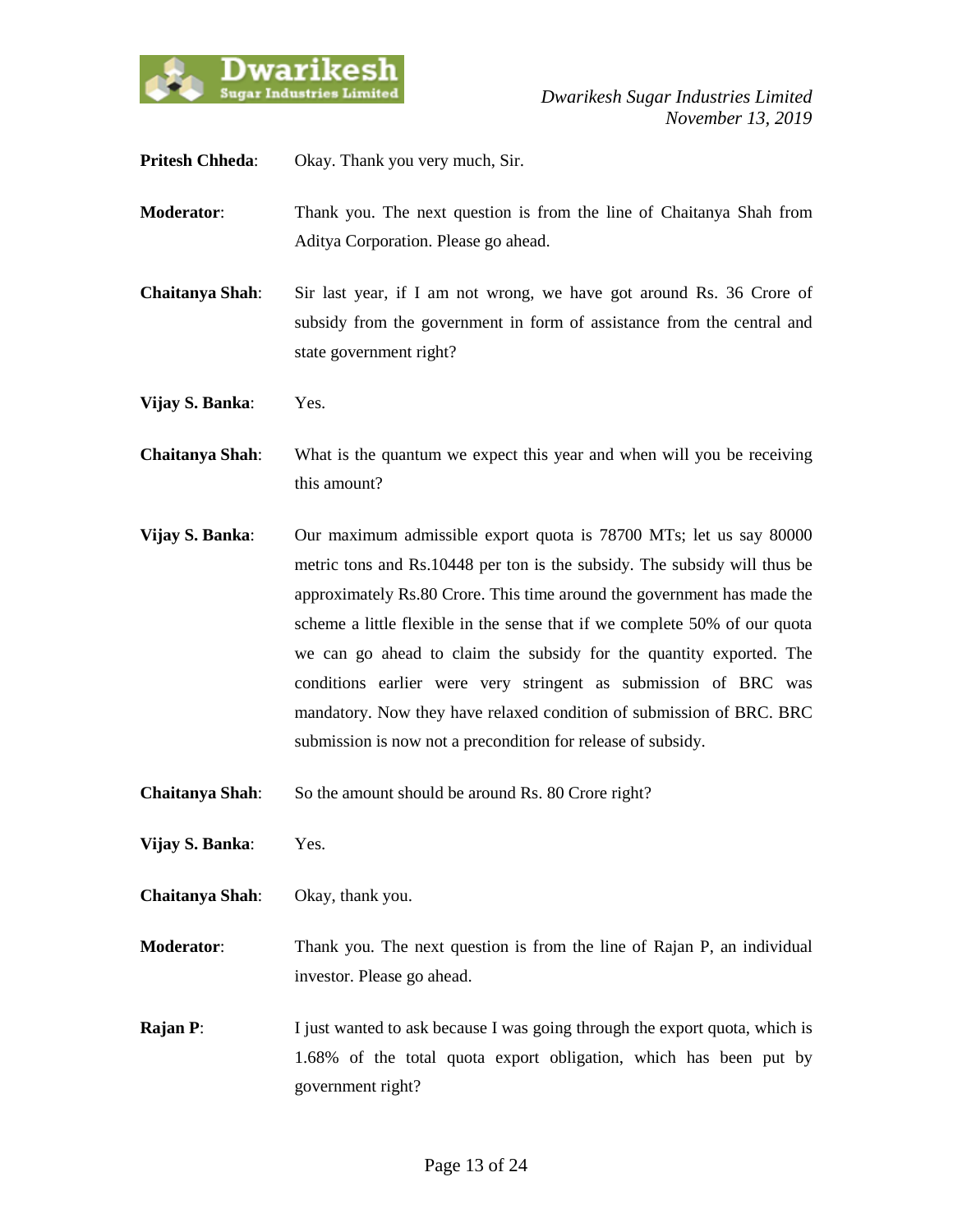

- **Vijay S. Banka**: Yes. **Rajan P:** And then we are going to receive 80 Crore if we meet our obligations? **Vijay S. Banka**: Correct Sir. **Rajan P:** Are we looking to do entire export or you are going to go beyond that? **Vijay S. Banka**: We are looking to do entire export Sir. **Rajan P:** And we have any addition that we can do more than that? **Vijay S. Banka:** Perhaps the government will review this in the month of January 2020. We are required to submit to the government details of export obligations committed from time-to-time and if there are some companies, who have not proceeded ahead with the export. The government can then redistribute the quota to those who are fulfilling the export obligation. **Rajan P:** And do you think that the prices in the international market is going to increase because what I see that we had many reports coming up that the production there will be deficit in the current production for the year 2019 and 2020 because Brazil has produced less, Thailand it is going down and
- then in India the number is definitely going to come below 26 because what I expect that 2 million tonne of those will be at least getting used in B heavy molasses since everyone has expanded and not everyone has the capacity to do it from C heavy molasses. So I expect that the year-end stock for the year 2020 for Indian sugar market should not be more than 5 or 6 million tonnes?
- **Vijay S. Banka**: Yes you are right, but as of now we go by the numbers that are available with us. 26 million tons is estimated sugar production after considering diversion of B heavy molasses for ethanol making. If more diversion happens we will have corresponding reduction is sugar production. The number that is assigned for molasses B heavy molasses being diverted for ethanol making is not a very credible number. International prices are also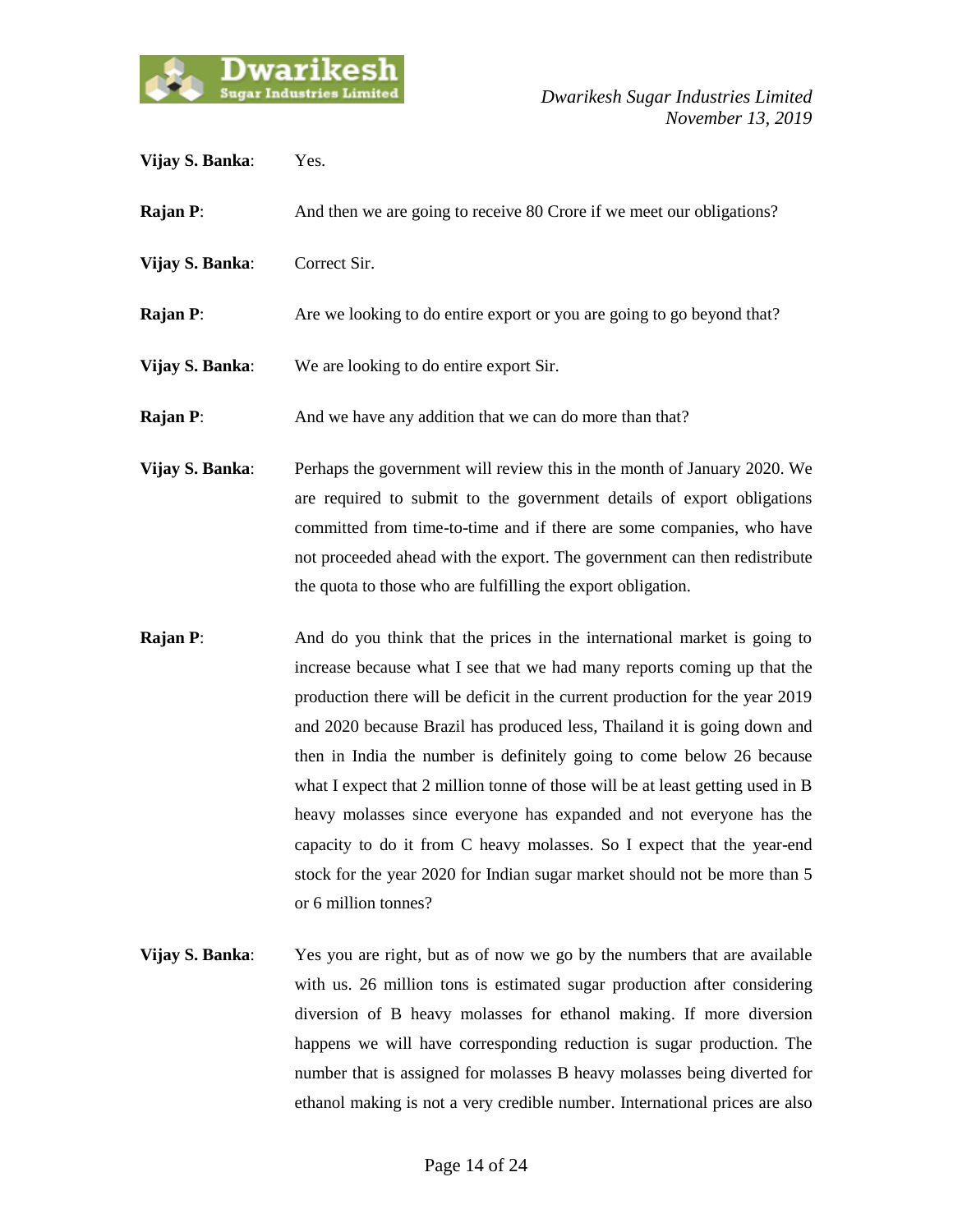

going up, as a global deficit of about 8 million tons is projected. The same is on account of diversion of more sugarcane for ethanol in Brazil as well as drag in the production estimates of sugar in India. Presently prevailing international prices for raw sugar is about 12.6 cents per pound. This number is expected to be firmed up in the times to come making export little more viable than what presently it is.

- **Rajan P:** And if I am not wrong, last year we sold this quantity at Rs. 2300 per quintal that we still be able to maintain the margin of Rs. 3200, right?
- **Vijay S. Banka:** No Sir this year the export realization will not equate to 3200 per quintal. Last year when we did exports dollar prices were on the higher side. The dollar has softened since then. At the given dollar price and international sugar price coupled with subsidy from the central government equates to about Rs.29500 to Rs.30000 a metric ton. However there are other collateral benefits that accrue from producing raw sugar. Firstly the recovery goes up and number two there is saving in the interest cost because we will be liquidating this stock faster. So sugar mills will be encouraged to do exports unless they have some other unknown problems.
- **Rajan P:** Second thing Sir I wanted to know that what about the SAP for the year 2020?
- **Vijay S. Banka:** Sir it is not yet announced but we hope and say that good sense will prevail and there will be no increase.
- **Rajan P:** And also what I see that I would like to congratulate on the terms of reducing the working capital borrowing and I see that the long-term borrowing, which is also at the subvention of 5%, is going to help us at least relieve us from the too much of interest going towards the payment. I am expecting similar interest payment this year as we did last year. I expect by the end of September 2020 we should not have more than 10 or 9 lakh quintals of sugar inventory.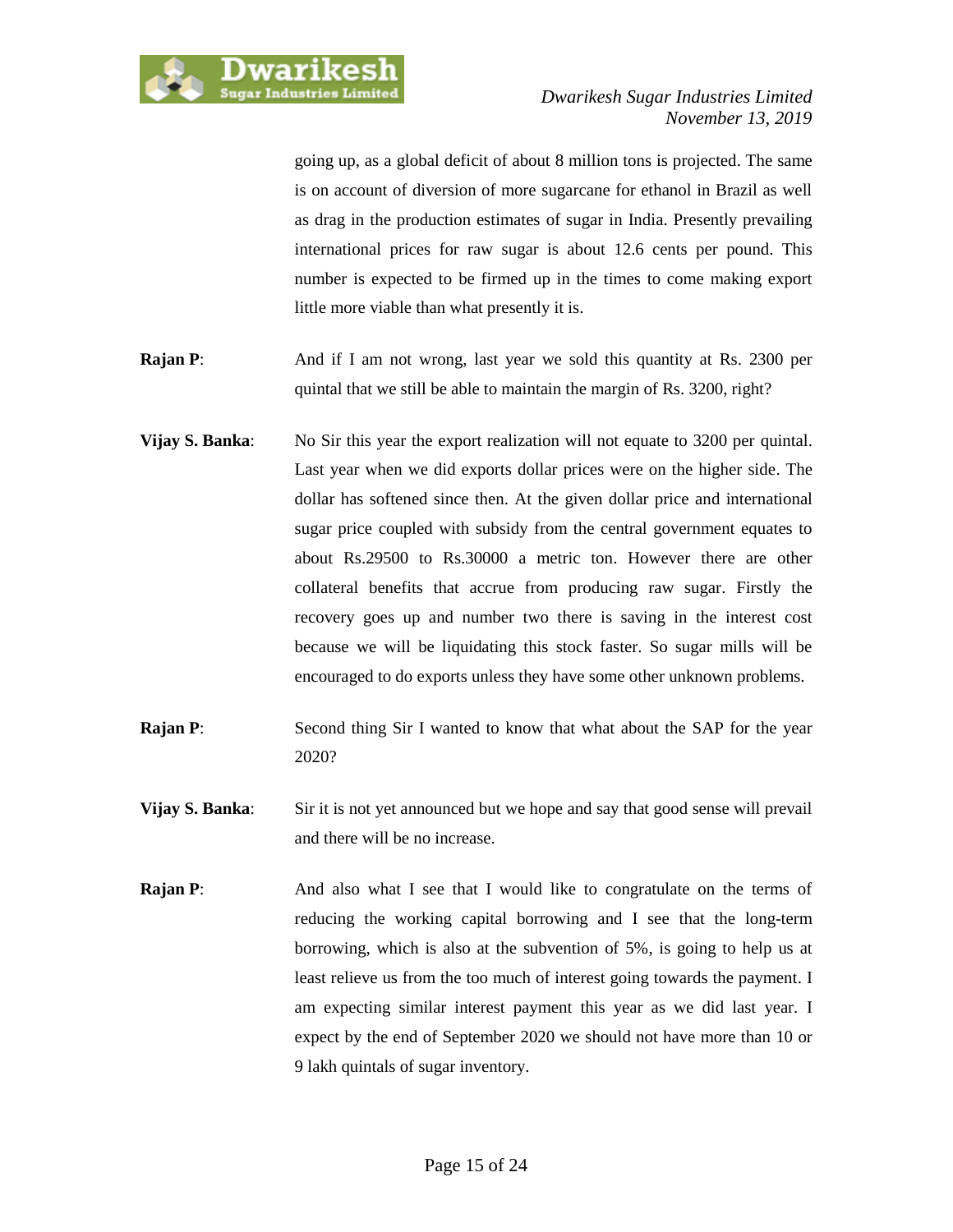

- **Vijay S. Banka:** Yes, we also seriously believe so Sir. We think the inventory levels will now come down because as I explained in the conference earlier number one, we expect releases to be much better than what it was in the preceding few months for UP sugar mills because the weightage of the stock that the UP sugar mill will carry in terms of the overall stock in the country will be higher on account of lesser estimated production and delayed start of sugar mills in Maharashtra.. We also would want to complete our export obligation as the fast as possible. We do hope that things should get better from here on.
- **Rajan P:** And I see that company is in better position in September 2020, is there any further capex plan?
- **Vijay S. Banka:** No Sir as of now there are no capex plans. However we will wait and see. Ethanol is one area where one can always go for a vertical growth and just little while ago somebody suggested that we can also get into manufacture of country liquor. This also seems like a good option which one can explore.
- **Rajan P:** Balrampur and Dhampur have already started?
- **Vijay S. Banka**: Absolutely Sir.
- **Rajan P:** And Sir about Bagasse power cogeneration as the margin has been definitely hit because earlier it was 40% at least on the operating profit for power production, but now there is definitely around Rs.1.9 less realization per unit. So how are going to able to compensate with the loss in this profit. Is it going to be covered by ethanol and increase in sugar price?
- **Vijay S. Banka:** This is will get compensated by both ethanol as well as sugar. We have ramped up ethanol capacity and we should get incremental revenue and margins coming from ethanol stream which will help improve our bottomline. Similarly sugar prices are better than what they were in the last year so we should see some improved margins coming from the sugar segment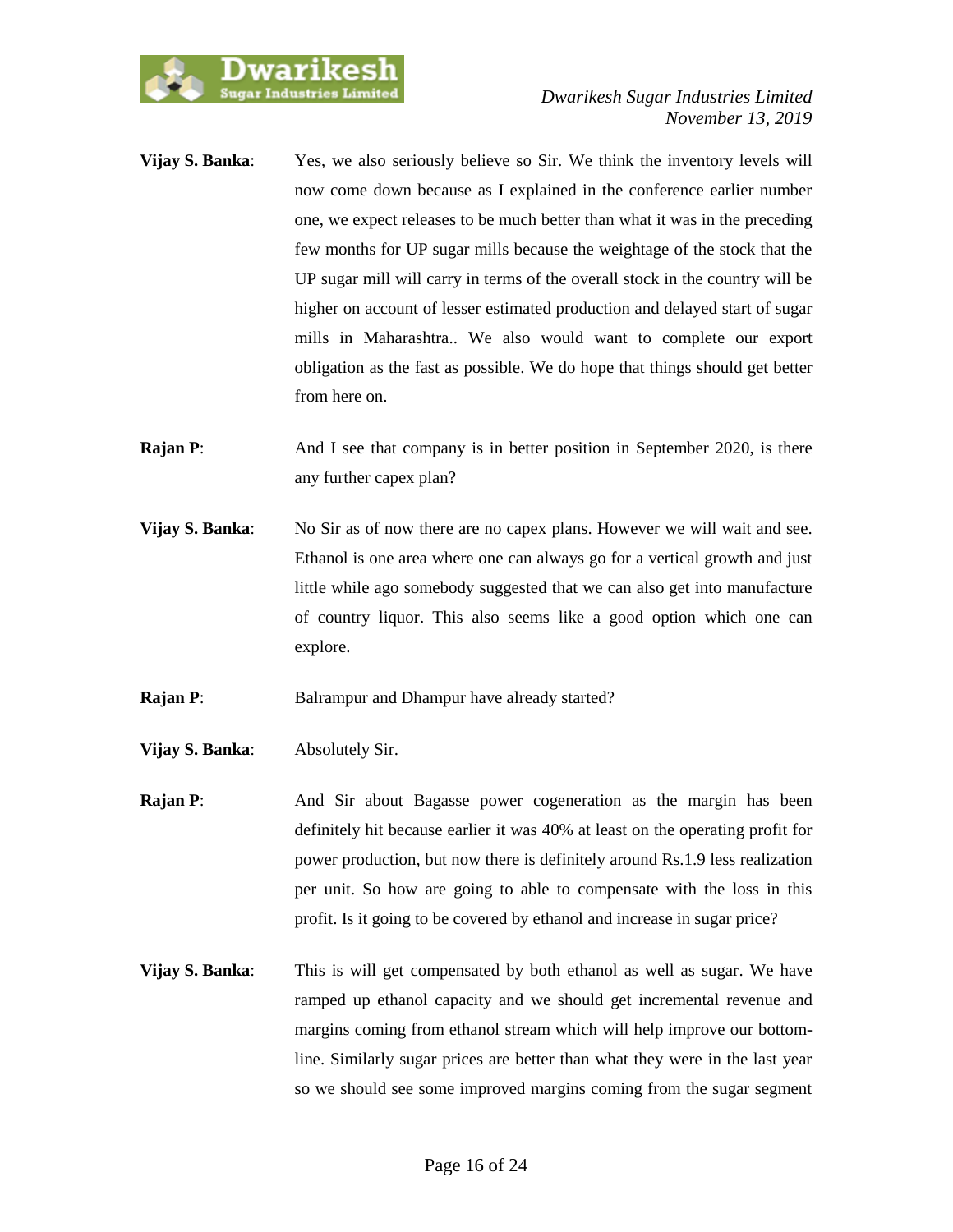

also. We are thus hopeful of a better show from the sugar segment as well as the distillery segment. Power segment is of course hit but the next two quarters; there will be full power generation (though not full power in the third quarter). At least in the fourth quarter we expect margins full power generation & evacuation resulting in positive margins but not the kind of 40% margin, which were there earlier.

- **Rajan P:** Sir one more thing I see our fixed asset, which is Rs. 484 Crore, Is this after the loan, which has been taken on the subsidy right?
- **Vijay S. Banka**: Correct Sir.
- **Rajan P:** What do you think if the revaluation of fixed assets is done, what should be our current market value?
- **Vijay S. Banka:** So we have not done any revaluation, as of now we have not got it done so I will not be able to comment on it immediately.
- **Rajan P:** So Sir actually what is the current rate for setting up of 21500 tonne capacity of sugar mill?
- **Vijay S. Banka:** No big capacities have come up recently. We are seeing piecemeal capacity expansion in sugar space. Companies are expanding into ethanol space. Companies expanding of course in cogeneration is now ruled out. There are no benchmarks available to evaluate, but I am sure the number would be very attractive number and multiple times of the book value of the assets.
- **Rajan P:** Yes because this is what I just wanted the people to understand as I see as integrated factory of ours which has all three segments and then commitment towards efficiency, commitment towards the investors, our market value could be more higher and what I estimate is at least it should be about Rs. 1500 to 1600 Crore.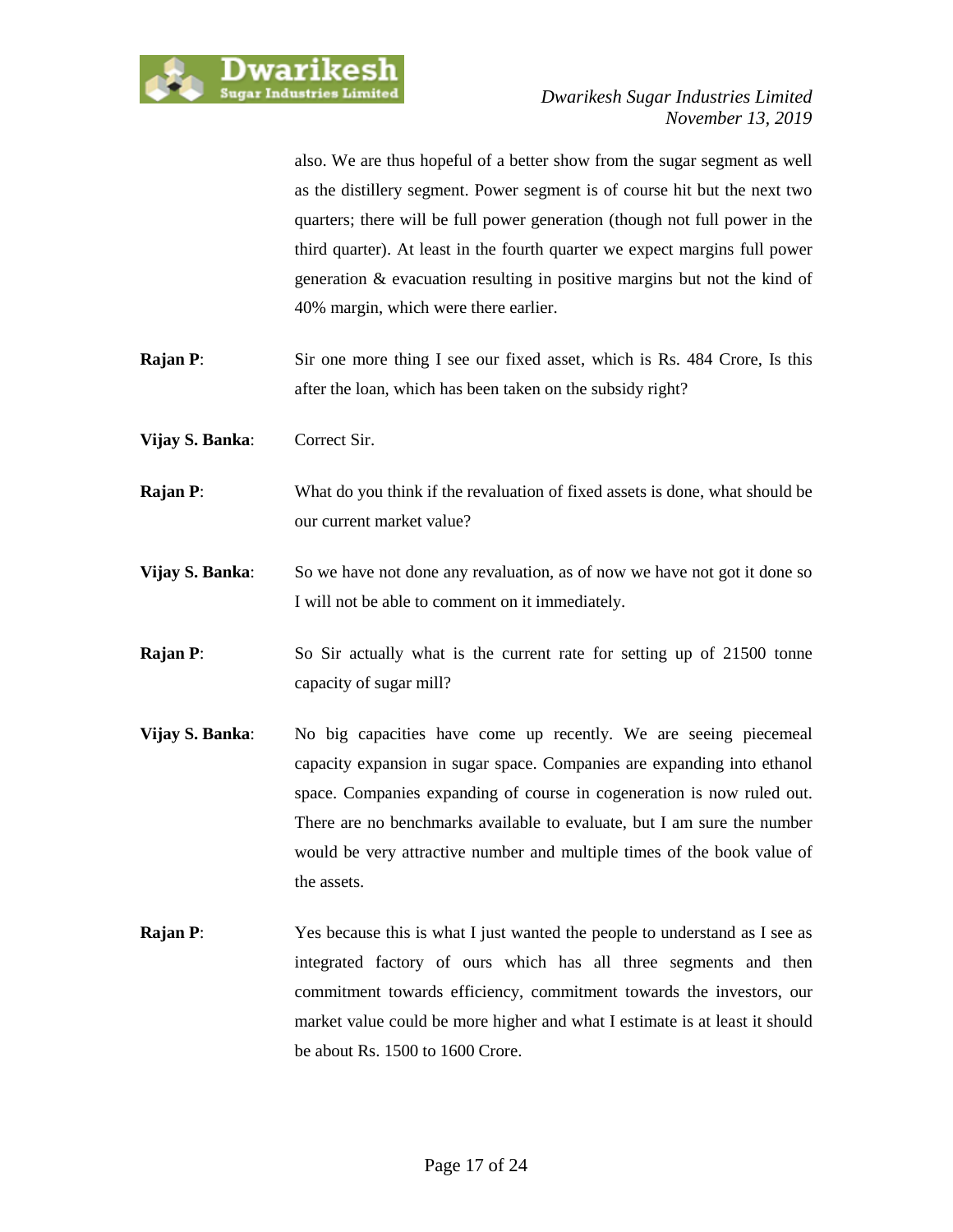

- **Vijay S. Banka**: You are absolutely correct Sir. There are no benchmarks. So for me it would be preposterous for me to make any comment on what the valuation could be.
- **Rajan P:** I would like to say best of luck for the coming quarters and I am very honest investor at Dwarikesh and with the company for the past two three years and thank you for the dividend. Going forward I feel like we should be in the position of sharing dividend every year which will get the reward back to the investor and all.
- **Moderator**: Thank you. The next question is from the line of Pritesh Chheda from Lucky Investment. Please go ahead.
- **Pritesh Chheda**: Sir just on the integrated sugar mill side now what should be the replacement capex per TCD should be about 4-4.5 lakh?
- **Vijay S. Banka**: Sir there are no latest benchmarks available, which is what I was mentioning. However let me try to guess. If it is a 5000 TCD integrated plant. Sir it should be much more than Rs. 4 lakh per metric ton of integrated, may be more than Rs. 5 lakhs per metric tons
- **Pritesh Chheda:** This will include the distillery also?
- **Vijay S. Banka**: Distillery also, but commensurate with the normal capacity and cogen also.
- **Pritesh Chheda:** Cogen, distillery and sugar cost.
- **Vijay S. Banka:** Yes it should be definitely more than 5 lakhs.
- **Pritesh Chheda:** Thank you very much. And our capacity 38000 right?
- **Vijay S. Banka:** No, our capacity is 21500 TCD Sir.
- **Pritesh Chheda:** Any capacity expansion happening around us?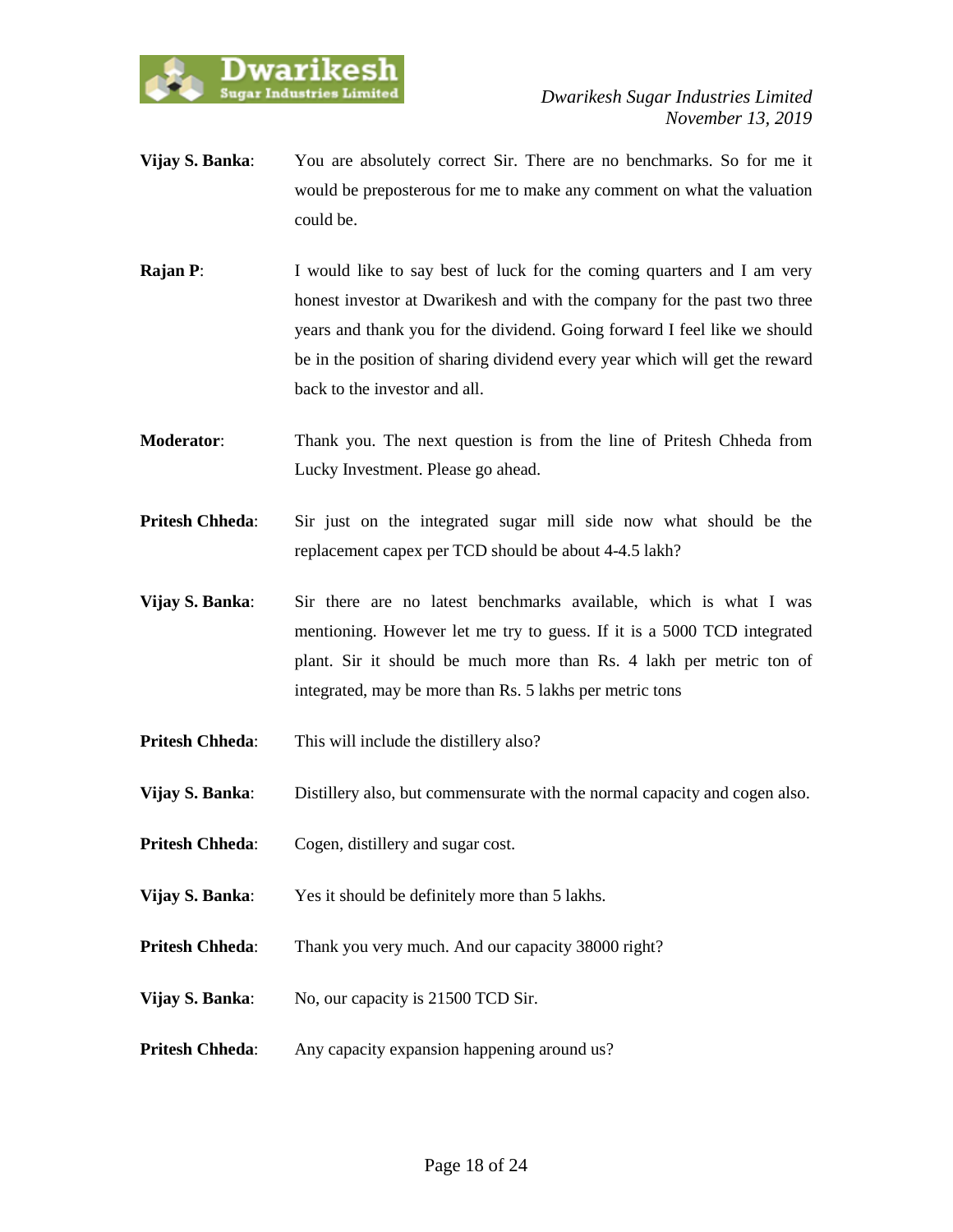

- **Vijay S. Banka:** No Sir. In the command area of our sugar mill if there is more sugarcane available we can always work for more number of days and produce more sugar and the other products. Unless one goes to acquire sugar units there is no real need to expand capacities in the sugar space.
- **Pritesh Chheda:** And we have also not expanded right?

**Vijay S. Banka:** No, we have not expanded. We keep doing some improvement year after year, add some balancing equipment so as to enhance efficiencies, automate the plant. We keep doing these small things now and then.

**Pritesh Chheda**: Thank you Sir.

- **Moderator**: Thank you. The next question is from the line of Mitul Das, an Individual Investor. Please go ahead.
- **Mitul Das:** I have a few questions again. Sir, can you just let me how the inventory position is as of the quarter end date?
- **Vijay S. Banka:** Sir our inventory that we were carrying was 17.15 lakh quintals of sugar vis-à-vis half the quantity that we were carrying on the corresponding date last year, 8.2 lakh quintals.
- **Mitul Das**: Almost double?
- **Vijay S. Banka**: Almost double yes.
- **Mitul Das:** And what is the export obligation for this coming season?

**Vijay S. Banka**: 78754 MT

- **Mitul Das:** Sir is there a chance for also white sugar exports?
- **Vijay S. Banka**: Yes, some companies are doing. Our export obligation precisely is 78754 metric tons. There are companies who are doing white sugar also. White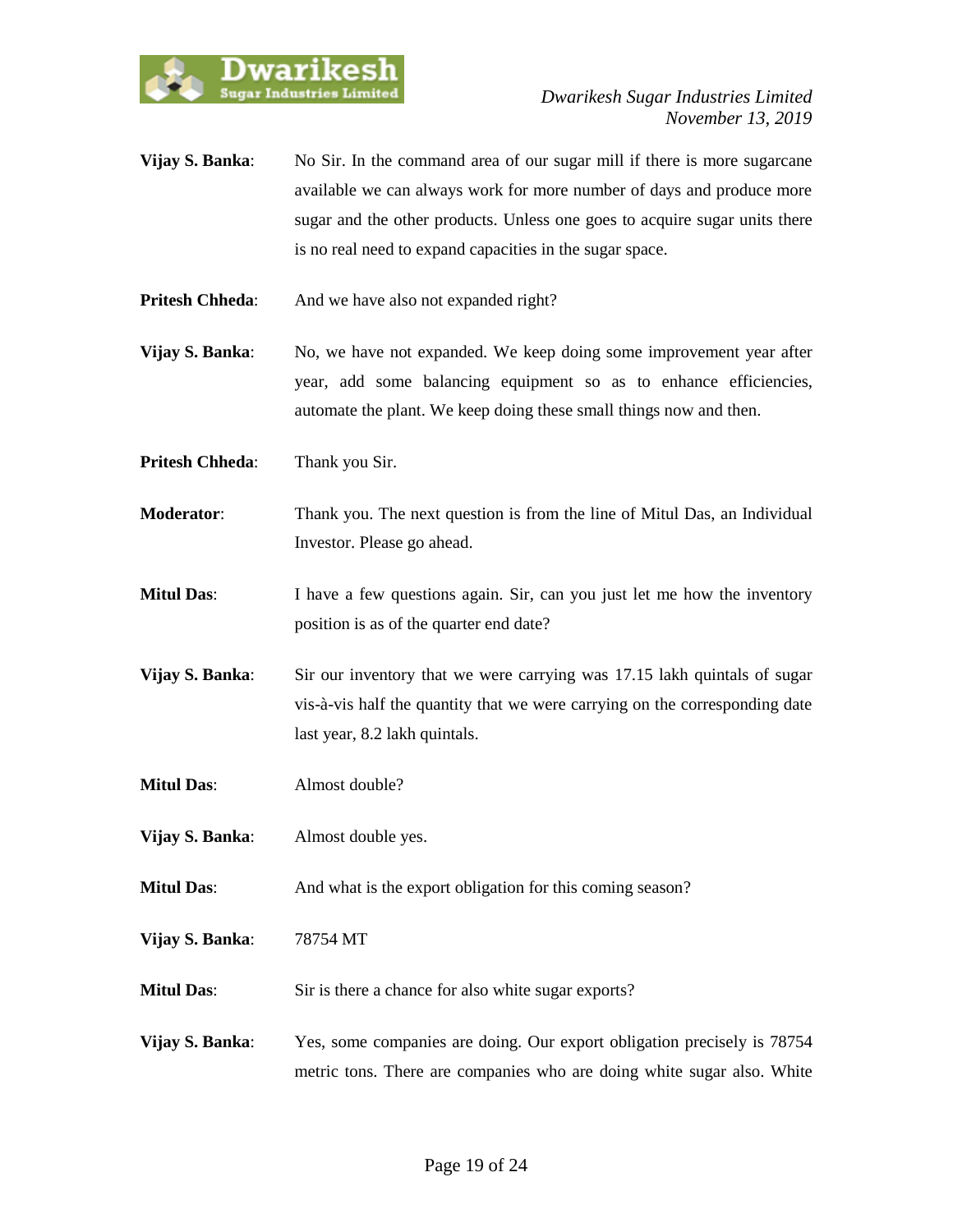

sugar demand is for the small grains of sugar. In our case we don't produce small grain sugar. We mostly produce medium grain sugar.

**Mitul Das:** So it is mostly raw sugar for you?

**Vijay S. Banka:** Yes for us it will be entirely raw sugar. There are lot of companies and a lot of sugar mills who are also doing the regular white sugar export also.

**Mitul Das**: So Sir will there be a benefit of exporting more sugar than the assigned quota?

**Vijay S. Banka:** No, one has to be sure of getting the subsidy otherwise the export realizations are unviable as they are to be adjusted downward by Rs.10, 448 per metric ton.

**Mitul Das:** Because you said that the total export realization at current price?

- **Vijay S. Banka:** For example if the government assesses the situation and decides to allocate the quota of those sugar mills that are not done. If such a move is done and done early we may produce more raw sugar. Frequent switch over from raw sugar to white sugar and from white sugar to raw sugar becomes little difficult.
- **Mitul Das:** So because last year what was the situation like where we like this sugar mills export like the ones which could not export because of various reasons?
- **Vijay S. Banka**: Last year it was not done, last year out of 5 million tonne 3.8 million tonnes eventually got exported so roughly about 76% of the target was completed. This time the enthusiasm is much more. The Government has also realized and therefore has announced that it will assess the situation soon and will decide if there are the quota of the those mills which are not doing any export at all, it will be allocated to the performing sugar mills.
- **Mitul Das:** So it is usually a government directive from season to season right?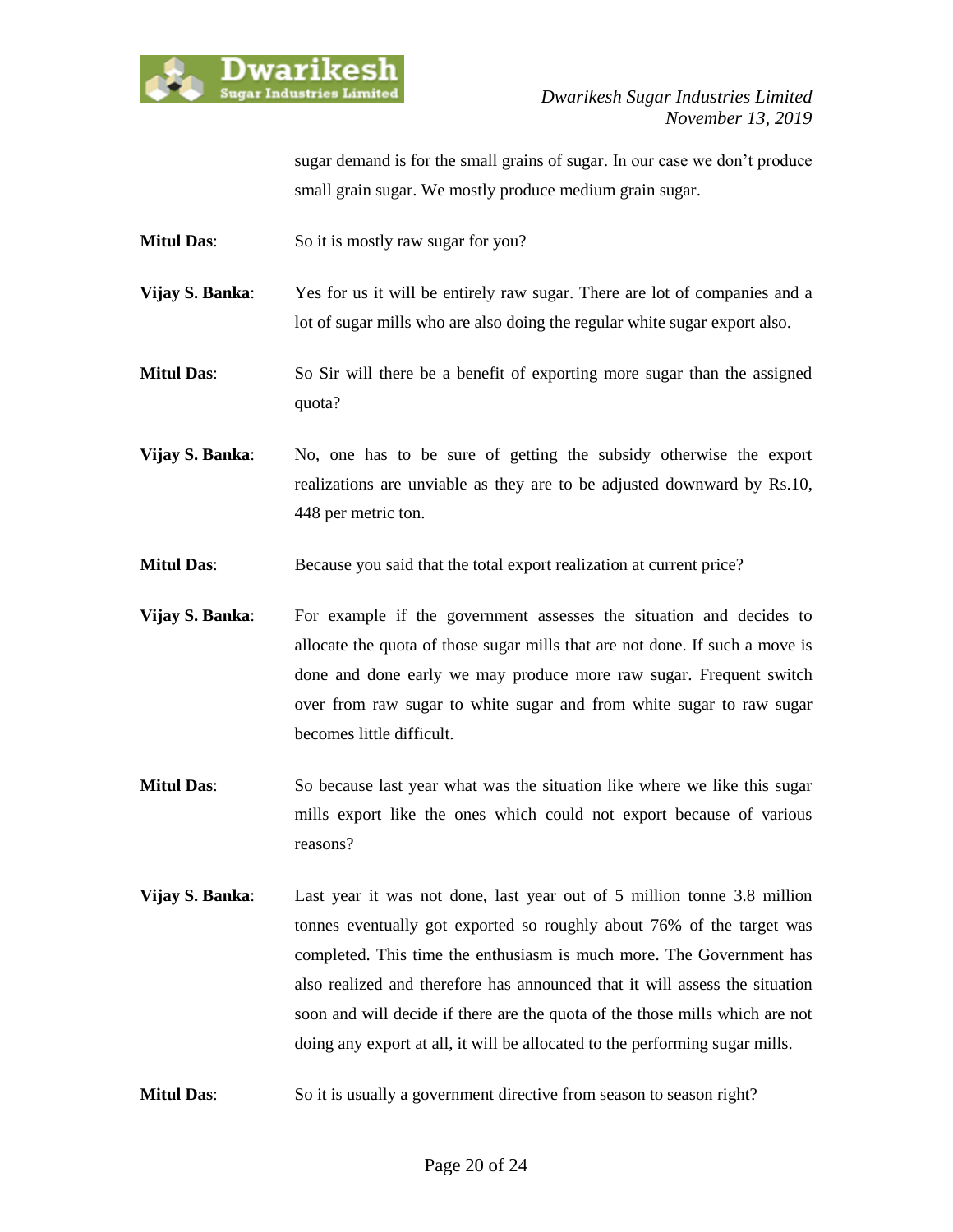

| Vijay S. Banka:   | Yes absolutely Sir.                                                                                                                                                                            |
|-------------------|------------------------------------------------------------------------------------------------------------------------------------------------------------------------------------------------|
| <b>Mitul Das:</b> | Sir another question was on the tax rates recently. Would you tell me what<br>is your effective tax rate and would you be having any benefits from the<br>recent tax cut announcement?         |
| Vijay S. Banka:   | We are still under MAT and as you are aware whatever tax is paid is<br>treated as a MAT credit entitlement so. We have a couple of years before<br>we migrate to the full rate of tax.         |
| <b>Mitul Das:</b> | So this year the MAT will be the same?                                                                                                                                                         |
| Vijay S. Banka:   | Yes MAT credit will be applicable.                                                                                                                                                             |
| <b>Mitul Das:</b> | What will be our effective tax?                                                                                                                                                                |
| Vijay S. Banka:   | It will be about 17.5%.                                                                                                                                                                        |
| <b>Mitul Das:</b> | Now Sir just wanted a small math on what is the usually the cost of<br>production of raw sugar like what is the incremental difference between<br>production of white sugar and the raw sugar? |
| Vijay S. Banka:   | The thumb rule is about Rs.1000 a metric ton coming from two or three<br>factors, Number one - improvement in recovery for example if my                                                       |

recovery for white sugar is 10% raw sugar production recovery can be easily 10.2%. So there is a 0.2% gain in recovery. Saving accrues also on account of chemicals, etc., on the packaging medium also because we do not need to package our raw sugar in sturdy robust PP bags. We can pack them in little lower quality bags, which are obviously available at a lesser price. Saving comes from the usage of chemicals because Sulphur is not to be used for producing raw sugar. Only in case of white sugar we use Sulphur. Lime consumption also goes down substantially. In all we can assume about Rs.1000 per metric ton gain in producing raw sugar.

**Mitul Das:** So that is like Re.1 per kg right?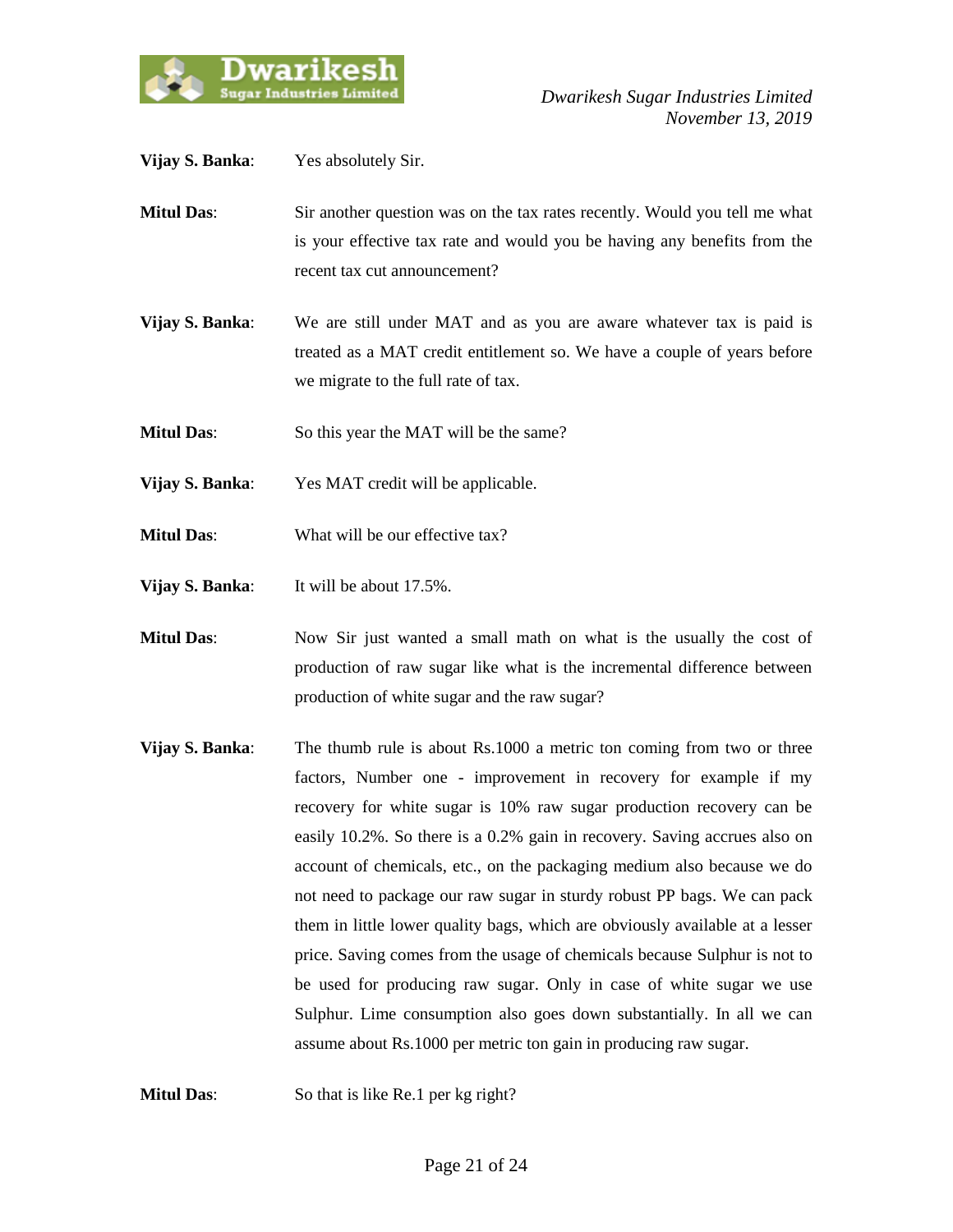

| Vijay S. Banka:   | Yes.                                                                                                                                                                                                                                                                 |
|-------------------|----------------------------------------------------------------------------------------------------------------------------------------------------------------------------------------------------------------------------------------------------------------------|
| <b>Mitul Das:</b> | Sir also on the next because the planting has already been done for the<br>2021 season right?                                                                                                                                                                        |
| Vijay S. Banka:   | No not in UP sir, UP will happen later.                                                                                                                                                                                                                              |
| <b>Mitul Das:</b> | What is usually the math when the planting is done for the next season Sir?                                                                                                                                                                                          |
| Vijay S. Banka:   | It will be commence sometime in the month of March once the Ratoon<br>crop is over after which farmers take another crop before planting<br>sugarcane sometime in March.                                                                                             |
| <b>Mitul Das:</b> | So March 2020 the planting happened for the 2021 season right?                                                                                                                                                                                                       |
| Vijay S. Banka:   | Yes, not now. There could be some autumn planting which already may<br>have happened. But that quantity is not very significant.                                                                                                                                     |
| <b>Mitul Das:</b> | So it will be hard to say about the next season right?                                                                                                                                                                                                               |
| Vijay S. Banka:   | Yes, typically in Maharashtra almost about one third of the crop is the<br>Adsali crop where the planting for the next season would have already<br>happened.                                                                                                        |
| <b>Mitul Das:</b> | And what has been the update on the planting in Maharashtra would you<br>be aware of. Is it not a good situation for the next season?                                                                                                                                |
| Vijay S. Banka:   | No, it is difficult. We will have some clarity about the current year's<br>production also more clarity as we go into January & thereafter. When we<br>are towards the end of the season we will have more clarity on the<br>production estimates of the next season |
| <b>Mitul Das:</b> | Sir I think my final question would be the exports again. Remember there<br>was a directive last year by the government, which mentioned that if you<br>were able to sell the assigned quota of sell export quota assigned to each                                   |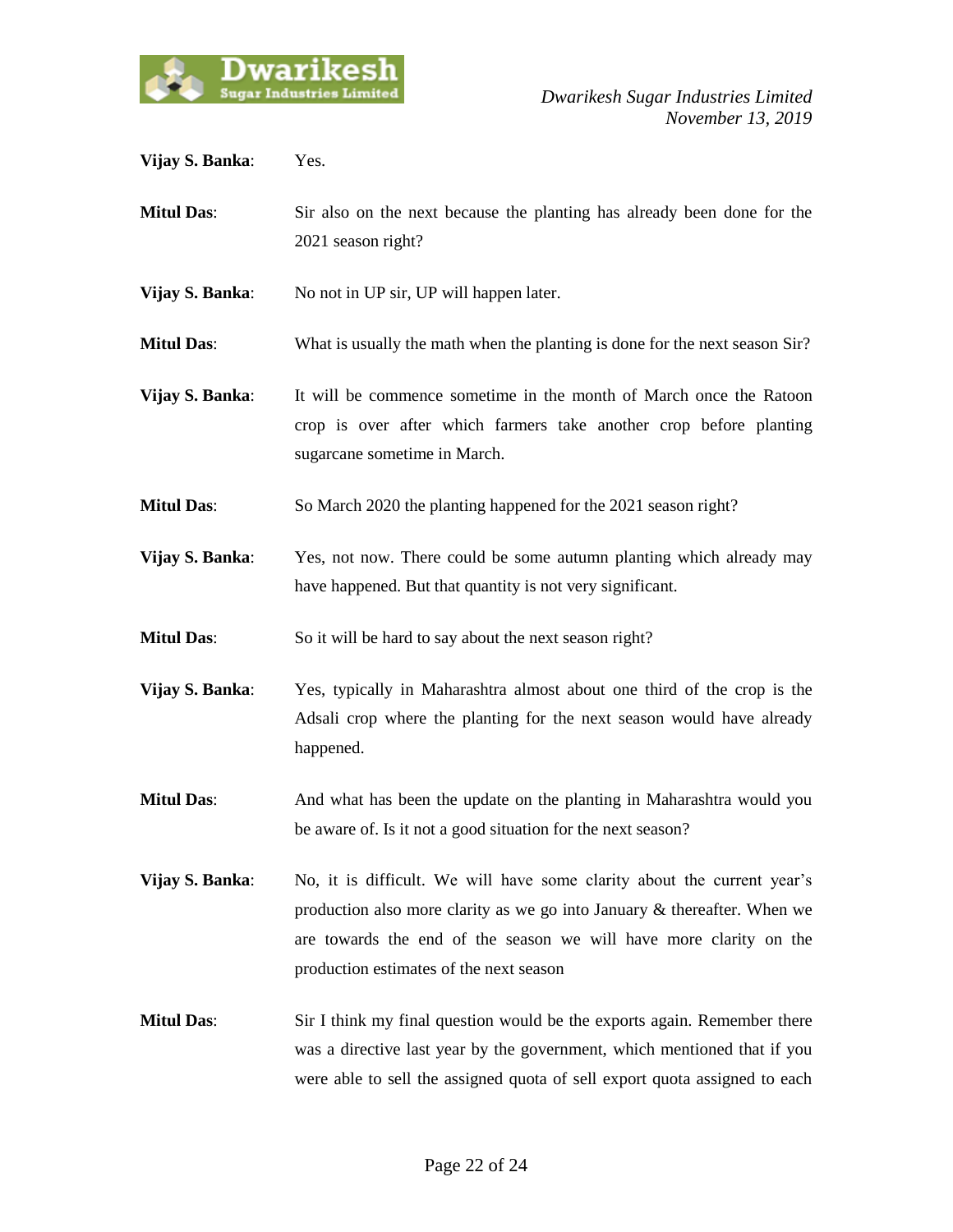

individual sugar mills they would be able to sell an additional amount of sugar in the next six months, so was that a one off directive?

**Vijay S. Banka:** It will continue. For example if we have exported the exported quantity is considered as stock for the purpose of computing the monthly release and that is an additional benefit.

**Mitul Das**: And Sir Do you expect any revisions to the ethanol prices in the coming season?

- **Vijay S. Banka**: We definitely expect. Particularly there is no incentive as of now available for making ethanol directly from the cane juice. The price of Rs. 59 per liter doesn't seem ok. Cane juice has lesser shelf life and storage of the same can throw up challenges. The price needs to be better and even in case of B heavy ethanol price also needs to be little better than what it is presently.
- **Mitul Das:** What would be the quantum that will probably incentivize the sugar millers to divert more into sugarcane juice and B heavy?
- **Vijay S. Banka:** Sugar mills are doing B heavy ethanol, but if a distillery is to be set up on a standalone basis with only B heavy molasses as the feed stock then there are questions. Similarly for cane juice, we have not seen too much of cane juice ethanol manufacture happening. There are hardly a couple of mills who are doing it. I wouldn't know much about the economics of the ethanol from cane juice.
- **Mitul Das:** And on the MSP side do you expect any improvement?
- **Vijay S. Banka**: There is no increase in case of FRP and it is the same as it was last year. So by deducing the same logic we expect that there should not be any increase in the MSP.
- **Mitul Das:** No I was not talking about FRP sir MSP of sugar?